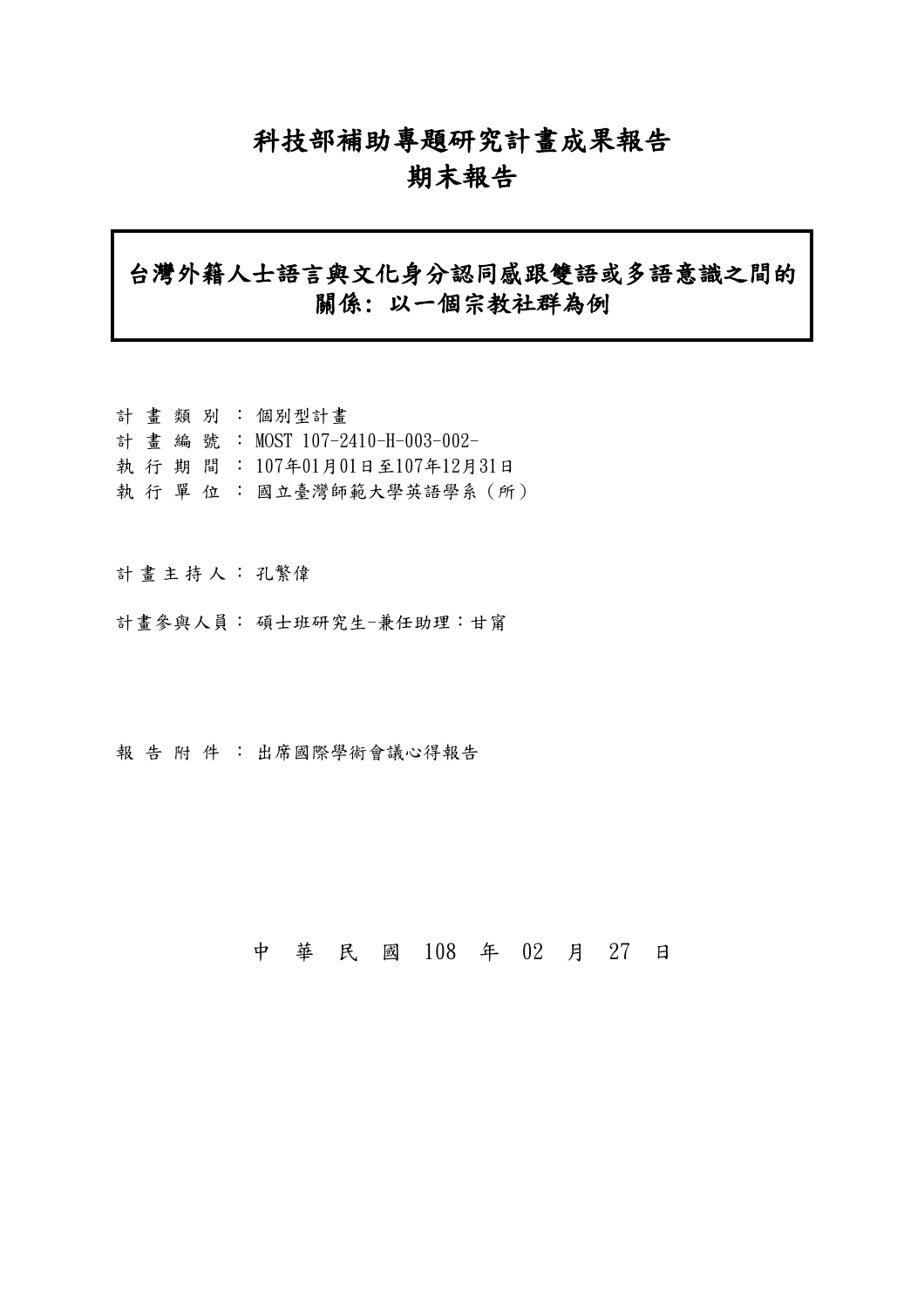- 中 文 摘 要 : 本研究探討在台灣外籍人士的語言與文化身分認同感跟宗教社群之 間的關係。 即使文獻中已有記載宗教社群對於北美移民者語言與文 化身分認同感有密切的關係 ,至今尚未有相關的研究對於台灣外籍 人士的身分認同感與宗教社群之間的關聯性 。當台灣正邁向國際化 的當下,多元語言與文化意識已變得相當重要。因此,本研究探討 這些外籍人士在一個宗教社群中對於雙語或多語意識以及語言與文 化 身分認同感的關係。以Wenger (1998) 的群體實踐理論為基礎 ,此研究進一步探索這個宗教社群成員彼此間的共同分工與實踐來 達成有效的目標。在這個質性的研究中,我利用不同的採集方式包 括分組半結構式的訪談,問卷,研究筆記以及實地觀察來記錄所有 跟結果有關的細節。我也利用質性現象分析法來進一步分析所採集 的資料來加以歸納。此研究結果讓我們更多了解外籍人士如何形成 與轉變他們的語言與文化身分認同感,根據他們的雙語或多語意識 與經驗,我探討宗教社群是否在台灣扮演一個重要的角色。
- 中文關鍵詞: 雙語論、多語論、語言與文化身分認同、跨文化溝通
- 英文摘要: This research investigates the language and cultural identities of international expatriates in regard to the relationship of bilingualism or multilingualism in a default bilingual religious community in Taiwan. Although research has indicated that language learners' identities are related to their language development, little attempts have been made to unravel the relationship of international expatriates' language development in Taiwan. This study hence bridges this gap by exploring their language and cultural identities and language development in a religious community where it is bilingual by default. Our semistructured interviews, open-ended questionnaire, weekly observation, and researcher journal were utilized for data collection together with a phenomenology framework for data analysis. The findings reveal a multitude of themes including their multilingual and multicultural development that has further underpinned their enhanced intercultural communication in this religious community. We also presented their detailed identity transformation both linguistically and culturally from their joined Community of Practices.
- 英文關鍵詞: Bilingualism, Multilingualism, Language and Cultural Identities, Intercultural Communication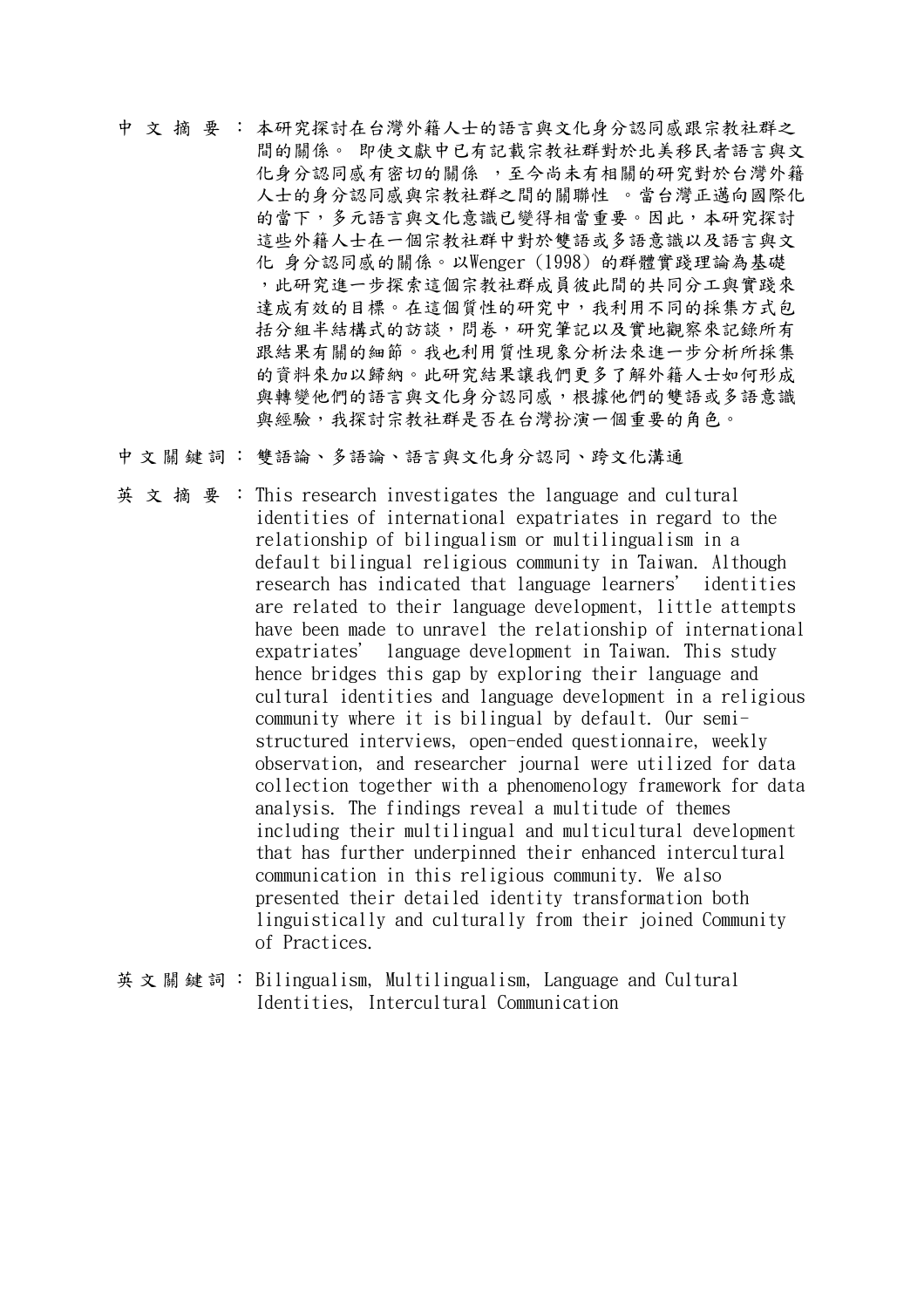#### Bilingualism or Multilingualism? Exploring the Language and Cultural Identities of International Expatriates in a Bilingual Religious Community

#### Abstract

This research investigates the language and cultural identities of international expatriates in regard to the relationship of bilingualism or multilingualism in a default bilingual religious community in Taiwan. Although research has indicated that language learners' identities are related to their language development, little attempts have been made to unravel the relationship of international expatriates' language development in Taiwan. This study hence bridges this gap by exploring their language and cultural identities and language development in a religious community where it is bilingual by default. Our semi-structured interviews, open-ended questionnaire, weekly observation, and researcher journal were utilized for data collection together with a phenomenology framework for data analysis. The findings reveal a multitude of themes including their multilingual and multicultural development that has further underpinned their enhanced intercultural communication in this religious community. We also presented their detailed identity transformation both linguistically and culturally from their joined Community of Practices.

Keywords: Bilingualism, Multilingualism, Language and Cultural Identities, Intercultural Communication

This study explores how bilingualism or multilingualism is conceptualized within a community religious institution that has a mixture of attendees of various cultural backgrounds. We have investigated how the attendees perceive the process of bilingualism or multilingualism experienced within this community with regard to their language learning and development. How the process of bilingualism or multilingualism facilitates the international attendees' intercultural communication has been explored at the same time based on their language and cultural identities living in Taiwan in an era of internationalization and globalization.

#### Bilingual and multilingual development

It is common for people who live in an environment that does not share the same language and culture with their own these days. As Brown (2000) has defined, bilingualism refers to how two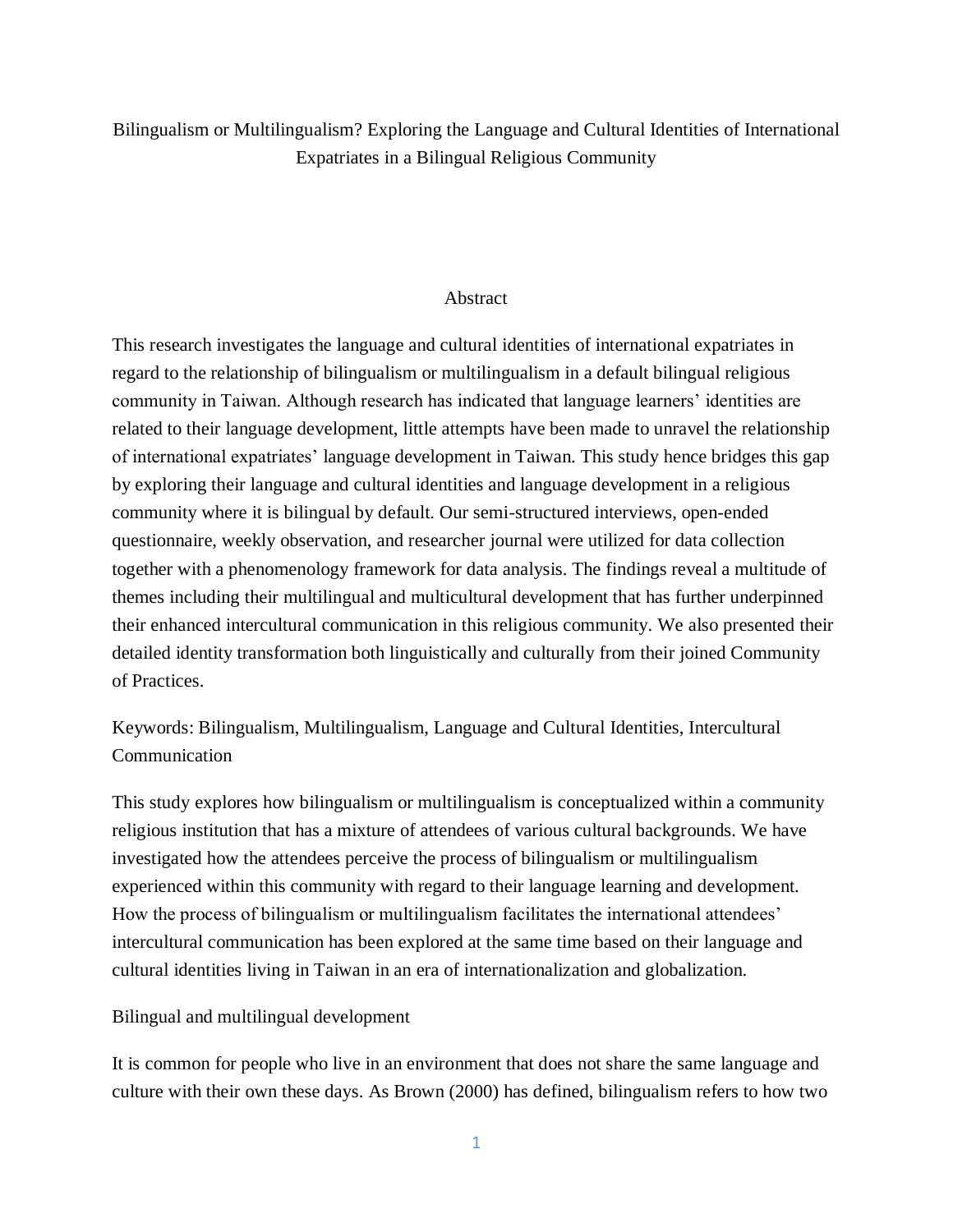languages are functioned and mediated by their speakers during the process of their language development. This can be how two parents who speak two different languages to their children separately at home for the purpose of cultivating their bilingual awareness and capability. Multilingualism, as the term suggests, refers to how three or more languages interact with one another during the process of language learning and development for their speakers or users (Benson, 2003). Bilingualism can be traced back to the history of colonialism as many countries started maintaining the colonial languages (English, Portuguese, French or Spanish) even though it is not the primary language of use in their daily lives (Cook, 2001). In regard to how learners react to bilingualism/ multilingualism, research has indicated that different attitudes, perceptions and behaviors may incur when encountering two (or more) different languages in the same context (Rao, 2002). Take bilingual/ multilingual children for example. It is found that many of them can react to different things using two (or more) different languages based on various sociocultural stances. This process is predicated on their learning trajectory from their second language acquisition (SLA) experience that entails different variables.

Bialystok (2001) has delineated how children develop their bilingual awareness by speaking (or understanding) two languages. While they can speak at least one language at home, it is common for them to develop another language at their own pace based on their need. This again indicates that different variables exist for learners' bilingualism to emerge based on their unique learning trajectory. Besides learners' language development, their cognitive development is another dimension that bilingual/ multilingual children fare better compared with their monolingual counterparts. For example, Wei (2000) maintained that bilingual and multilingual students show more sophisticated language processing skills when they encounter abstract ideas while reading compared with those who do not speak another language. In the era of internationalization as we see today, Wei (2000) has contended that learners' multilingual capability is crucial at both the societal and personal level since it assists the process of cross-cultural communication of speakers of various cultures and languages.

#### Language and cultural identities

As bilingualism and multilingualism are conceptualized by two or more languages, identity is another essential variable that research has revealed to influence learners greatly (Norton & Toohey, 2011). It is known that language is closely related to culture, and culture is associated with one's identity in society. According to Norton (1997), identity can be defined as the relationship between people themselves and the world. Such a relationship is mediated across time and space for people to understand all the possibilities in the future. This post-structuralist view deems identity as dynamic, situated and multiple based on various sociocultural and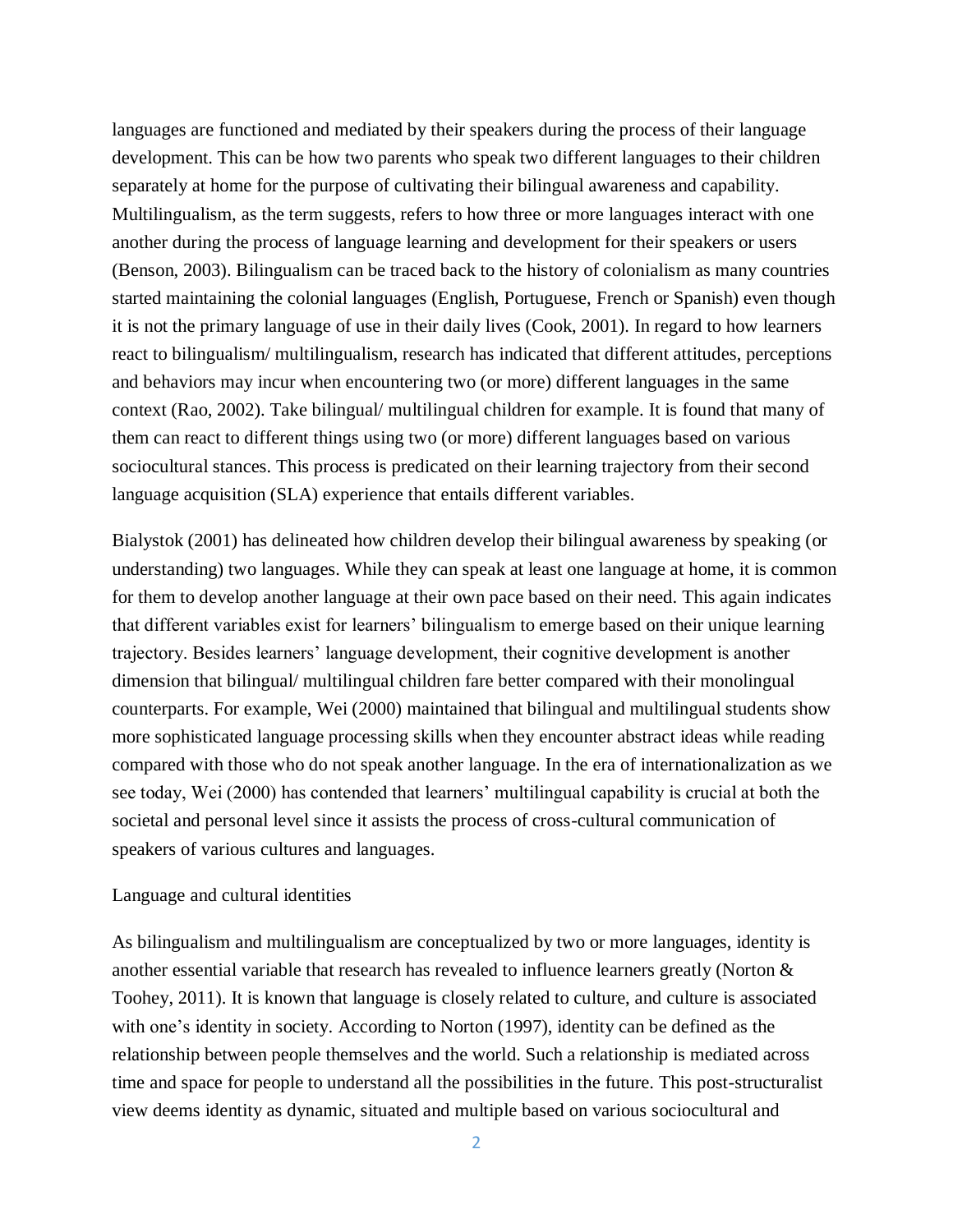sociohistorical perspectives (Norton, 2000). From this paradigm, it is clear to see that learners' identity is fluid and always in flux during their identity formation and construction.

Learners' identity can be categorized into two essential spheres: language and cultural identities for language learners and users (Norton & Toohey, 2011). Language identity refers to how learners view the language they speak or use in regard to who they are and where they belong within a specific community, while their cultural identity refers to how their culture impacts their perception regarding who they are and view themselves when constructing their unique and individualistic identity. Research has been conducted pertaining to how language learners' language and cultural identities can influence their language learning and development for the past decade. One of the strands of this body of research is how heritage language (HL) learners form and negotiate their own language and cultural identities when acquiring their second language (L2) in a foreign context. For instance, Cho (2000), Lee (2002) and You (2005) have all identified a clear connection between learners' identity formation and their intercultural communication skill. In other words, students' solid language and cultural identities have been found to assist their capability to communicate with people of various cultural and linguistic backgrounds in an international context. Additionally, their HL is more likely to be maintained more effectively from their strengthened language and cultural identities that can further foster bilingualism and biculturalism. As Shin (2009) has illustrated, language learning is not merely an act of exchanging information or knowledge for an L2 to be learned, it is a constant process of (re)negotiating their identity and self-positioning within society. From this standpoint, learners' language and cultural identities are crucial in the process of SLA based on their learning experience and trajectory.

Within the framework of identity, language learning is conceived as a social practice that pertains to the past, present and future based on the assumption of "being and becoming" (Han, 2012). Language and cultural identities are thus not related to where we are from but rather "who we will become in the future" that can vividly describe who we are and where we stand. Giampapa's (2004) study indicates that the negotiation and mediation of being Italian Canadians are dynamic and fluid. This being and becoming trajectory transforms young Italian Canadians' language and cultural identities from multiple worlds and sources to solidify their identity formation and construction. This dialogical relationship involves the constant challenging of their background, undesired imposed identity, ethnicity, language and sexual orientation that try to reconstruct and reconstrue what is valued and legitimate that can further shape their unique identity. Kibria's (2002) study points out Chinese and Korean American's experience and attitude toward their own ethnicity living in the United States and how they are marginalized that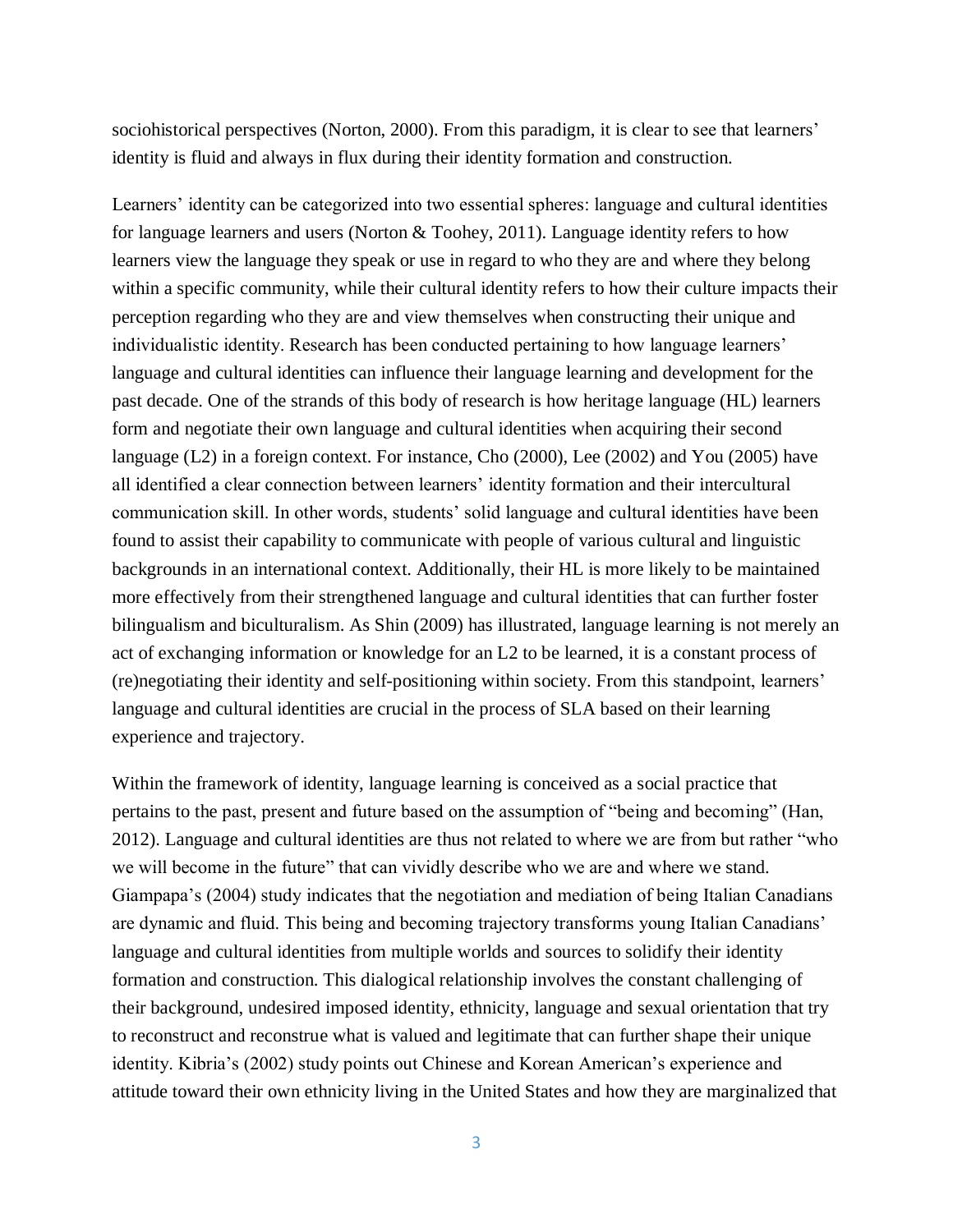can suppress their language and cultural identities. Their language identity is shaped and reshaped when their HL is not the dominant language in society, which leads to their decision to prioritize their language learning choice by focusing on English. Then, their cultural identity is reconstructed when they realize that their heritage culture could potentially cause conflict and tension in another context different from their own. Such an experience explains the reason why these learners' identity (re)negotiation is essential for their SLA and well-being in a new language and cultural setting. Quach et al. (2009) found that racialized experiences can shape Asian students' language and cultural identities in the United States where white supremacy prevails in many school settings. They thus maintain that learners' identity development is predicated on the explicit and implicit messages that geared toward them while interacting with their peers. This showcases the need for language teachers to pay attention to each student's background for them to be guided on the right track of learning with their peers. Kung's (2013) study probes Chinese immigrants' language and cultural identities in New York City and whether their HL assists or hinders their SLA and well-being in a new learning setting different from where they came from. The results suggest that their HL not merely facilitates their English learning, but also prepares them to be more culturally aware of their own heritage that makes them special and unique in the United States. Through various activities and attempts they made to stay connected to their own culture and language, it was not difficult for them to appreciate their own heritage and appreciate their hyphenated identity as both Chinese and American with a closely knitted bond within their own community. Kung (2013) has further contended that HL maintenance not only assists effective SLA, but also strengthen immigrants' language and cultural identities living in a new environment. Wei's (2016) study explores Chinese EFL learners' identity given that English has become an international language in the global setting nowadays with various variations and forms. The study reveals learners' complex identity formation process in an EFL community where English learning is mainly predicated on test preparation, different from other ESL countries where English is used for actual daily communication. The author discovered that it is necessary for policymakers and practitioners to be aware of the reality that English has become an international language for the curriculum to be adjusted to meet students' need more appropriately. Meanwhile, learners' language and cultural identities also need to be considered based on the local and international contexts for teaching and learning to be more effective.

Bilingualism and multilingualism within various religious communities

Research on bilingualism and multilingualism has explored the social interaction of people of various sociocultural and sociohistorical backgrounds, and ethnic churches have been one of the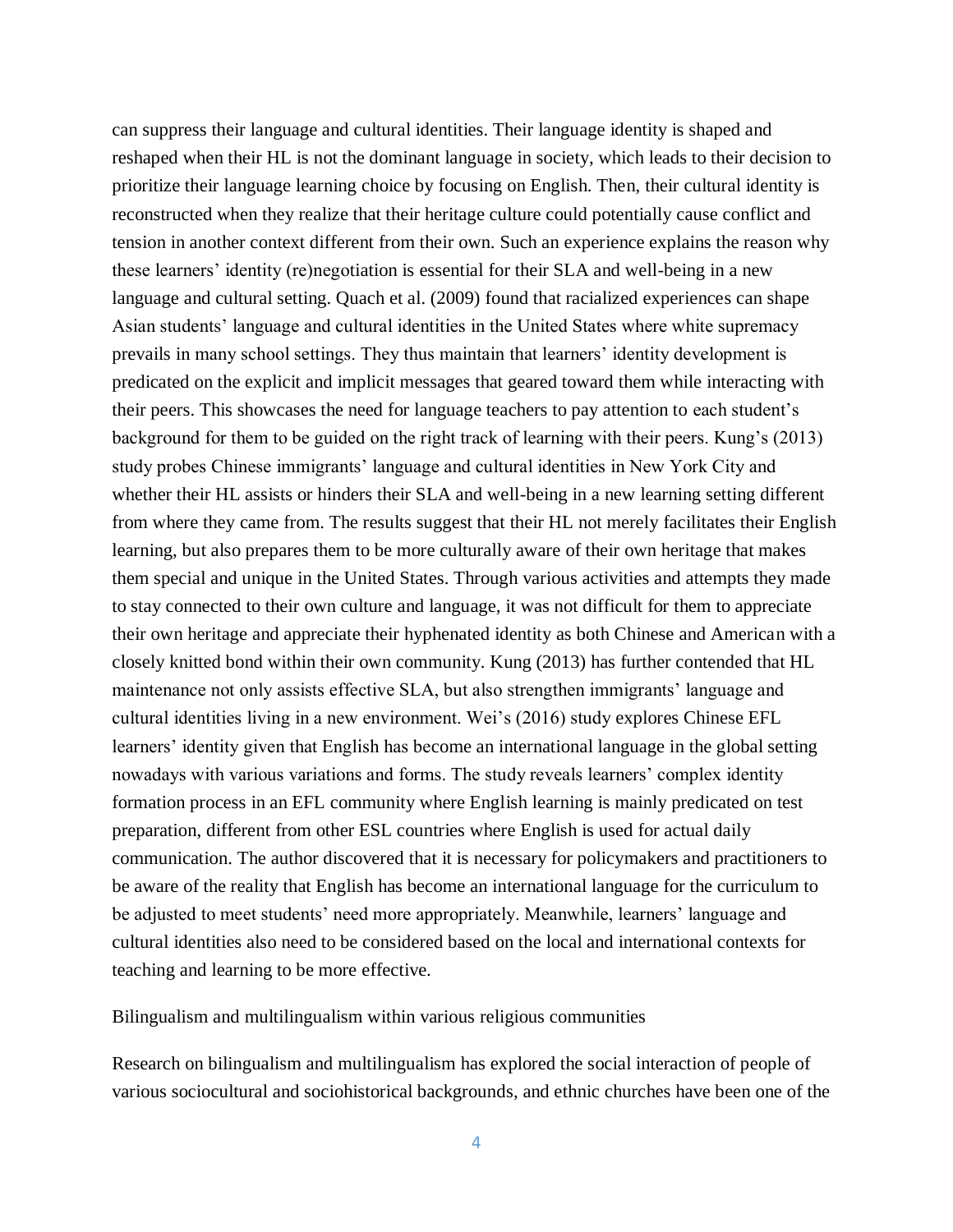venues in which many scholars have probed for the past decade in the field. Some of the areas that have received much attention include attendees' ideology, identity and practice with regard to their language and cultural dimensions (Battle, 2006; Hatoss, 2012; Tatchell, 2011). According to Barrett (2015), ethnic churches are communities where people share the same religious belief and practice of language and culture for the purpose of legitimization. For example, Korean churches are the places where many Koreans share the same Korean language and culture for the purpose of legitimization in a foreign country. Since the process of legitimization entails different language and cultural variables for different attendees, their HL and sociocultural life histories have been a crucial factor within such a community. Research has hence been conducted exploring the delicate relationship of attendees' identity and HL in an immigrant country for their language acquisition and development.

Wang (2002) found that churches foster international attendees' HL maintenance based on the closely knitted bond of their members in a foreign country. To be specific, the author aimed to unravel various dimensions regarding Chinese immigrants' identity and HL retention in Canada, and the findings indicate that their Christian belief assists their cultural well-being and awareness through the study of Bible in English, which is different from Chinese where it was somehow banned by the government in Mainland China before immigration. This experience transforms their language and cultural identities as Chinese Canadians in an ethnic community, making them more ready to embark on their new lives in Canada. Woods (2004) compared different churches in Australia and India in the midst of English-dominant practice with these two contexts, and the results reveal that the attendees in these two contexts practice and construct their language and cultural identities differently based on their need and ideology. That is, the churches in Australia abide by a monolingual and monocultural system based on their national ideology during the service; however, their Indian counterparts believe and practice a more multilingual and multicultural viewpoint that further underpins their more diverse language choice and attitude. The author later contended that the use of language at church reveals the attendees' identity formation and retention, showing a multitude of language and cultural variables that influence and reify the way they identify with their community. This research again showcases the multifaceted nature of language and cultural identities within churches for their language development and well-being as immigrants.

Park (2011) conducted an ethnography on Korean-Canadians' belief and identity about their heritage language and culture in a church setting, and the findings show that church is paramount in terms of how they bond and connect with one another as immigrants in a new context. During the process of evangelizing with other Christians and non-believers, their language and cultural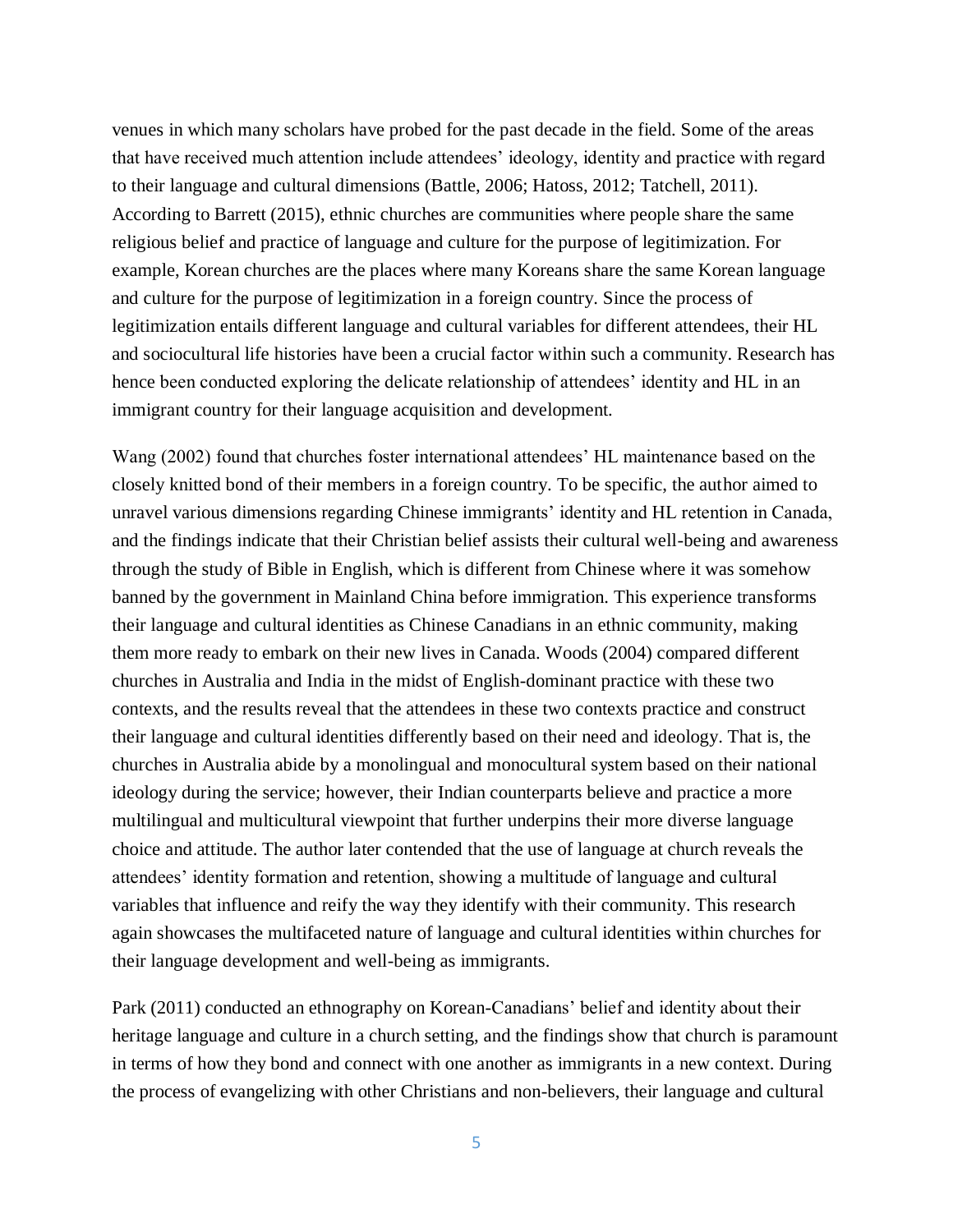identities are negotiated and renegotiated to be more culturally as well as linguistically aware of their heritage and root, resulting in a more successful immigrating experience and transition for them to be acculturated into the Canadian society. Han (2011a) also conducted a study on a Chinese church in Canada based on a group of Chinese immigrants' experience and intercultural transition, and the results indicate a multitude of variables pertaining to their language ideology and practice that underpin their identity formation. To be specific, the church has experienced a transition from a Chinese monolingual paradigm to their multilingual language policy in the English-dominant society in Canada. Different from the studies discussed earlier that treasure the HL in the church setting, Han's (2011a) research illustrates how this church under investigation was able to cater to the need of different attendees linguistically during the service to spread the gospel more effectively. For them, language should not be the only variable that bonds them together within such a community because Christianity is shared across borders, making them adopt different approaches to knowing other members and connecting with them with ease. In Hatoss's (2012) study exploring the complex interplay of religion, language and identity at the Lutheran churches in Australia, the author maintains that the attendees seem to prioritize their German identity and language to avoid potential conflicts and disagreements, indicating their language policy effort aimed to be successful community members. In this case, German was found to be the preferred language during the service for them to be more culturally and linguistically aware of their heritage and culture that further shapes who they are in Australia as immigrants. That is, they were revealed to be against other cultural and linguistic practices at church to maintain their racialized status in an English-dominant society. This again illustrates how churches can be venues for these intercultural (immigrant) attendees to form and reform their language and cultural identities in a religious community that marks their difference in a new environment.

#### Theoretical framework

As language and culture cannot be separated from churches as we have seen, Wenger's (1998) *communities of practice* (CoP) framework aptly underpins this study to probe church attendees' identity. A CoP refers to how a group of people share the same goal and aspiration in the process of collective learning based on a shared domain of human endeavor and practice (Wenger, 1998). As Wenger (2000) has indicated, CoPs are similar to the learning apprenticeship model in education in which a student acts as an apprentice in order to learn from a master. The community serves as the living curriculum for the apprentices to learn to gain more experience in a dynamic and lively fashion. They utilize various tools together to make learning happen for the same aspiration before they become masters themselves to teach their students. Strategic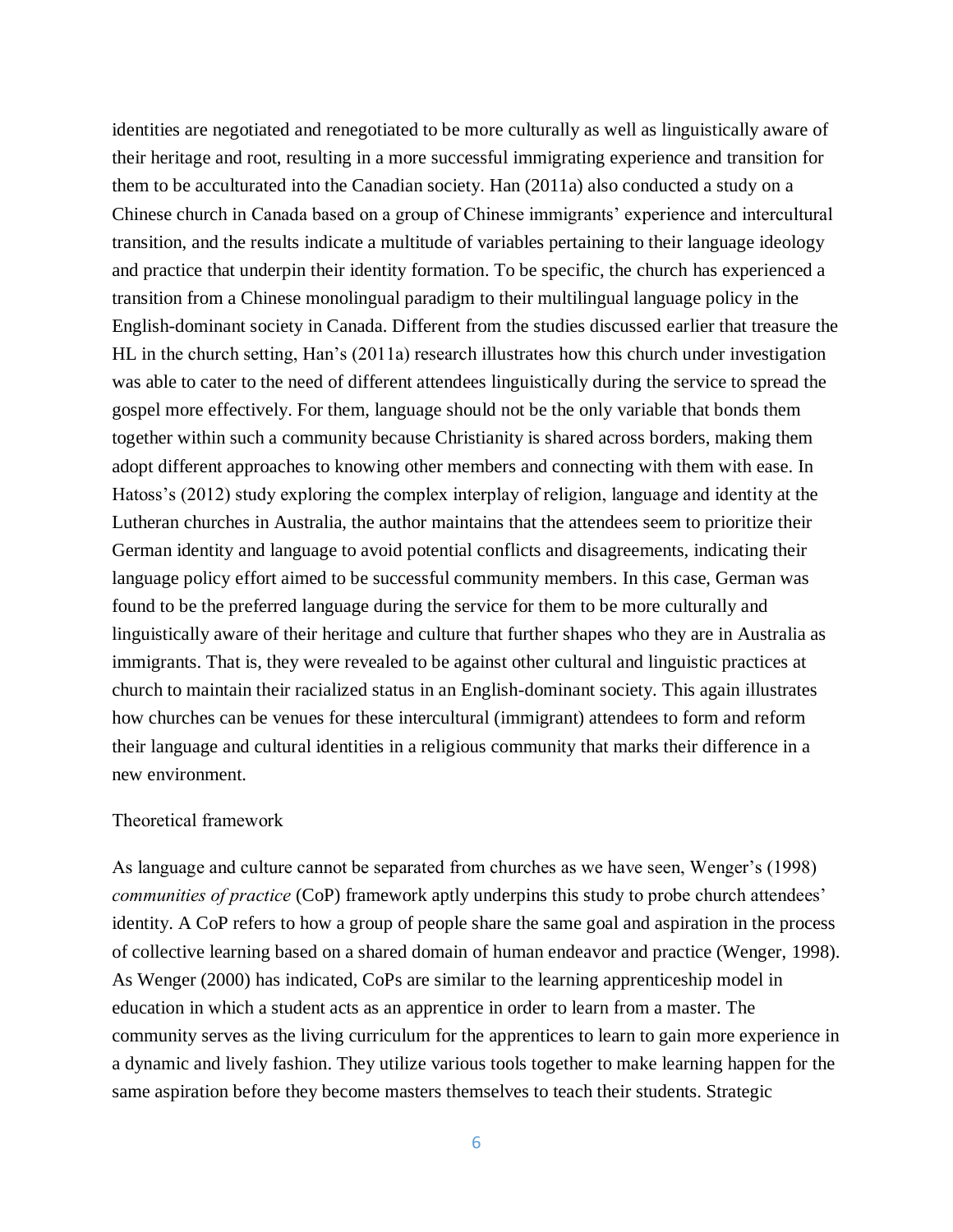practices can be produced during this process to make all community members engage in the same group to be more collectively responsible (Wenger et al., 2002). Based on a CoP framework, the implicit and explicit aspects of knowledge can be addressed by all the community members to collaborate across boundaries for the same goal.

Research on CoP has proliferated in the past decade investigating the interrelationship of language and culture. Yang (2009) found that blogging facilitates Taiwanese EFL learners' critical thinking and reflection capability within a CoP that prepares them to not merely improve their EFL learning, but teaching competence after graduation when they become effective EFL teachers. The CoP was conceptualized through blogging for the participants to work on the same goal and commitment to be both effective language learners and teachers. Li's (2007) study probed a novice non-native scholar's transition to write for academic publication in the field of TESOL, and how a CoP could be conceptualized during this process for the apprentice to learn from his masters (advisors). The results point out the salience of the CoP for this novice scholar to engage in a dialogue for him to be more ready to adapt to academia. Leshem's (2007) research described how a cohort-based doctoral program gives its students multiple dimensions of thinking that assist them in acquiring the right mindset to learn as doctoral students based on a CoP. Through various interactions and collaborations for them to engage in the program, it has prepared them to acquire the more complicated conceptual knowledge that the author argues to be necessary for them to succeed in the program to be critical and reflective scholars in the future. Tavakoli's (2015) study researched on language teachers' view on theory and practice in TESOL, and the results reveal that these teachers have experienced the ownership of knowledge sharing and receiving that have further underpinned their professional practice based on a CoP. This, therefore, scaffolds their fluid identity as both practitioners and researchers in the future.

#### The study

From the studies reviewed, it is clear to see that identity has been gaining ground for the past decade in the field particularly with regard to learners' language and cultural dimensions in an intercultural context that shares more than one culture. The CoP framework has also been adopted to explore the delicate relationship between language and culture in various international contexts. It is hence deemed appropriate to frame this study to explore the bilingual church setting in Taiwan where many foreigners can be found in such a community based on the same religion and belief from their own CoP. Given that little research has been conducted in Asia using CoP as the theoretical foundation (Barrett, 2015), it is worthwhile to explore foreign attendees' language and cultural identities based on their CoP. Further, research on identity has been scant in Asia specifically with a clear focus on the construction and development of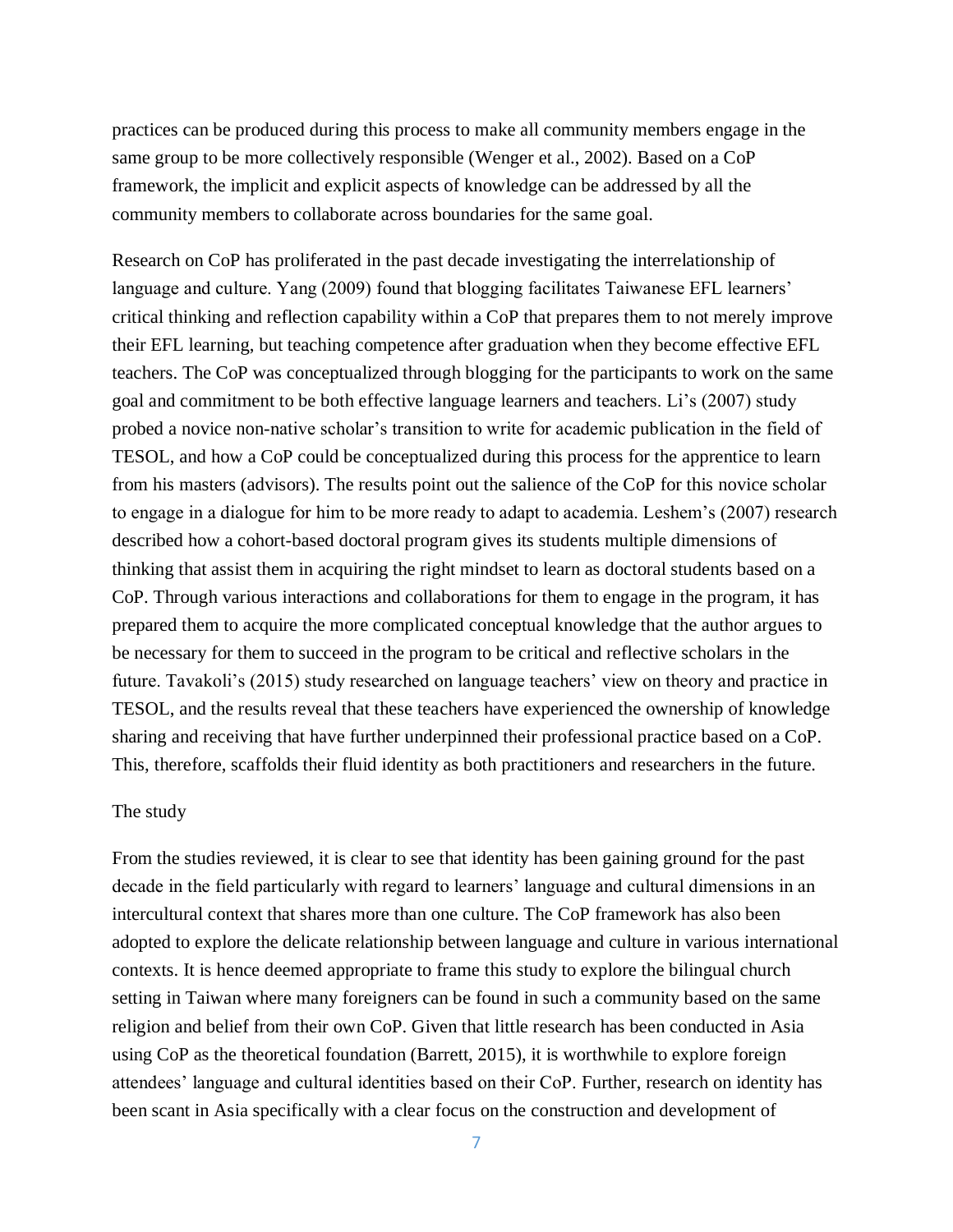learners or international expatriates' language and cultural identities (Han, 2011b; Kung, 2016; Nakamaki, 2012) with the focus primarily on North America and Europe. This study is one of the first investigations on foreigners' bilingual or multilingual development with regard to their language and cultural identities in Taiwan where little research endeavors have been attempted to date. With this in mind, the following research questions guided this study as follows:

- 1. What is the foreign attendees' experience of bilingualism or multilingualism in a bilingual church setting?
- 2. How have their language and cultural identities shaped and changed at the same time?
- 3. How has their CoP assisted (or not) their acculturation process as foreigners in Taiwan?

#### Methodology

#### Context and the participants

Twenty-eight participants were recruited and divided into 7 groups (4 for each) for the interview sessions from a bilingual church community in Taipei City using purposeful sampling (Patton, 2005). As there are more foreigners living in Taipei than other cities in Taiwan for study and work, it is logical for us to locate our research venue in Taipei where a lot of bilingual churches (Chinese-English) can be found. As a primary researcher, I have been a member of a bilingual worship at a church whose audiences are mainly foreigners with some locals in Taipei, it will hence grant me the access to explore the issues under investigation from an insider perspective that would not be possible compared with others with an insider's perspective in this qualitative study (Liamputtong, 2013). The participants were recruited from this church as it boasts its diverse populations in Taipei with the participants in this study from the United States  $(N=7)$ , the United Kingdom ( $N=4$ ), Canada ( $N=2$ ), France ( $N=4$ ), Spain ( $N=6$ ) and Germany ( $N=5$ ). As a bilingual church, the sermon is in English with Chinese interpretation. It will thus be an ideal venue for us to explore their identity and language use in detail that has little discussion so far in Taiwan. From the religious principles shared and preached from this church, diverse races and cultures are valued to cater to the needs of this group of attendees of various backgrounds.

#### **Instruments**

This study used a qualitative approach to exploring the complex interrelationship of the participants' language and cultural identities with regard to bilingualism or multilingualism. To unravel this multi-layered relationship, a series of focus group interviews have been conducted.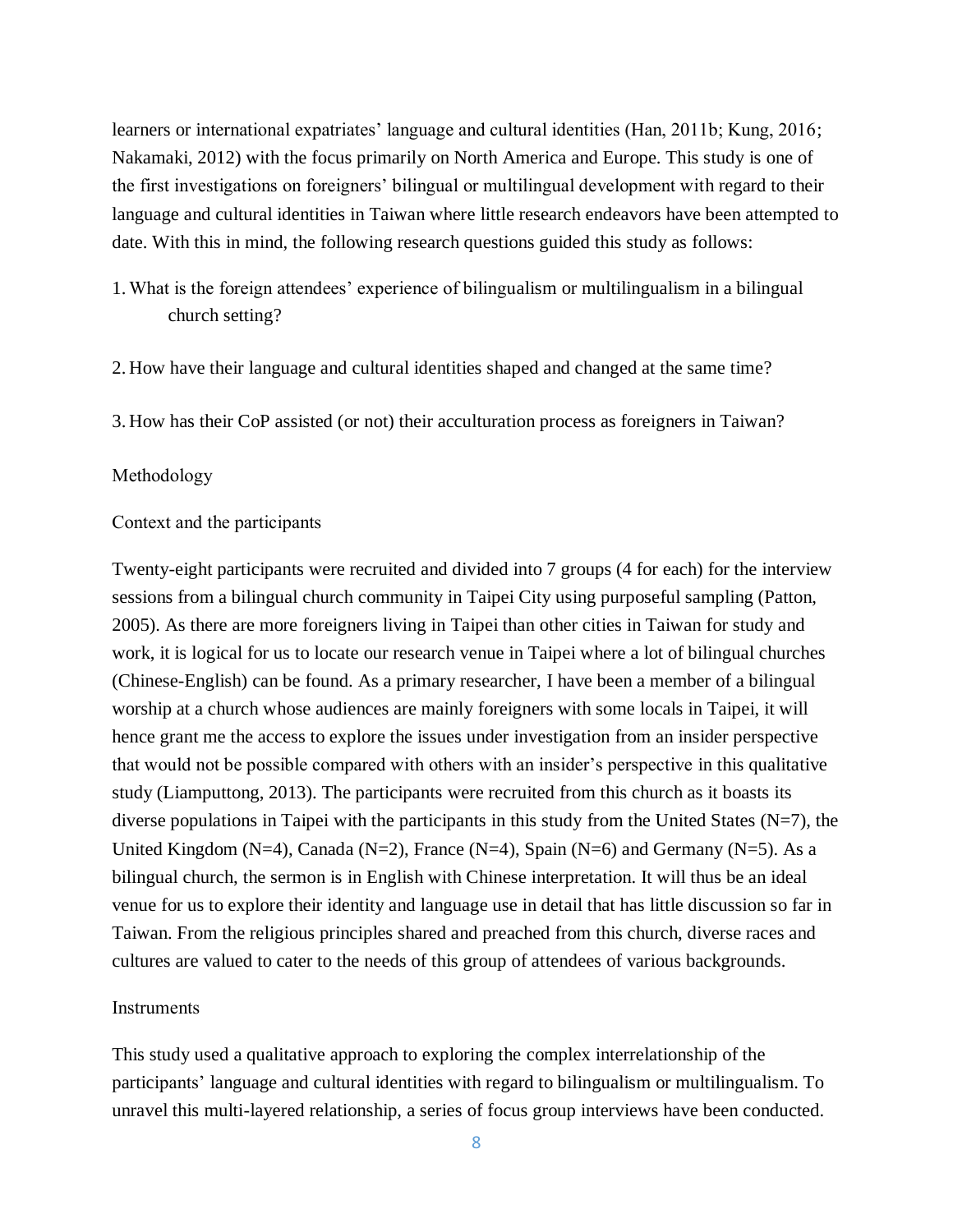As Patton (2005) has suggested, focus group interviews allow researchers to gain more insight from the suitable population targeted from an in-depth perspective that other methods will not be able to access.

Regarding the interview items, they were constructed based on the literature reviewed and discussed. Some seminal studies were used as a reference to form the research questions such as Park (2011), Rao (2002), Wei (2000) and Wenger (2000) that have investigated the issues about identity, bilingualism, multilingualism and CoP critically with a few inventories. The interviews were semi-structured to allow more room for our interview time. This also gave us more flexibility for more appropriate questions to be asked and formed (Patton, 2005). The items from the inventories (around 30) were chosen first before they were forwarded to two other scholars in applied linguistics for feedback and suggestion to ensure their readability and comprehensibility. From the comments received from these scholars, amendments were made to gain more expert validity and reliability with 7 items remained (see Appendix A). A form was distributed that asked the participants to fill out their demographic information for us to understand their background more clearly before the interviews. Given that English is used during the worship, it was used during the interviews for data collection before our translation for data analysis.

To add another layer of our data analysis, an open-ended questionnaire was used before the interview sessions for all the participants. This allowed us to know the participants beforehand in detail to know more about their *life histories*. Approximately 20 items were constructed from the inventories before they were forwarded to two scholars in applied linguistics for review and feedback. A few revisions were made after review and half remained for the final version of ten questionnaire items (see Appendix B). The data here have complemented our interview data greatly for more themes to be formed and developed.

To witness what actually happened during and after the bilingual service, a five-month observation in the spring of 2018 (March to July) has been conducted by us. This entailed our actual attendance of the bilingual worship every week (Sunday morning for 3 hours) to note all the essential interactions and details that have transpired within this community, which granted us multiple time to get a closer perspective on how their identity was shaped and reshaped after attending the service from their home countries and their experience of bilingualism or multilingualism during and after the service. A researcher journal was kept by us all the time for all the crucial elements that underpinned their identity formation and retention in Taiwan. We believe this has enhanced the validity and authenticity of our data based on multiple sources for them to be triangulated before interpretation.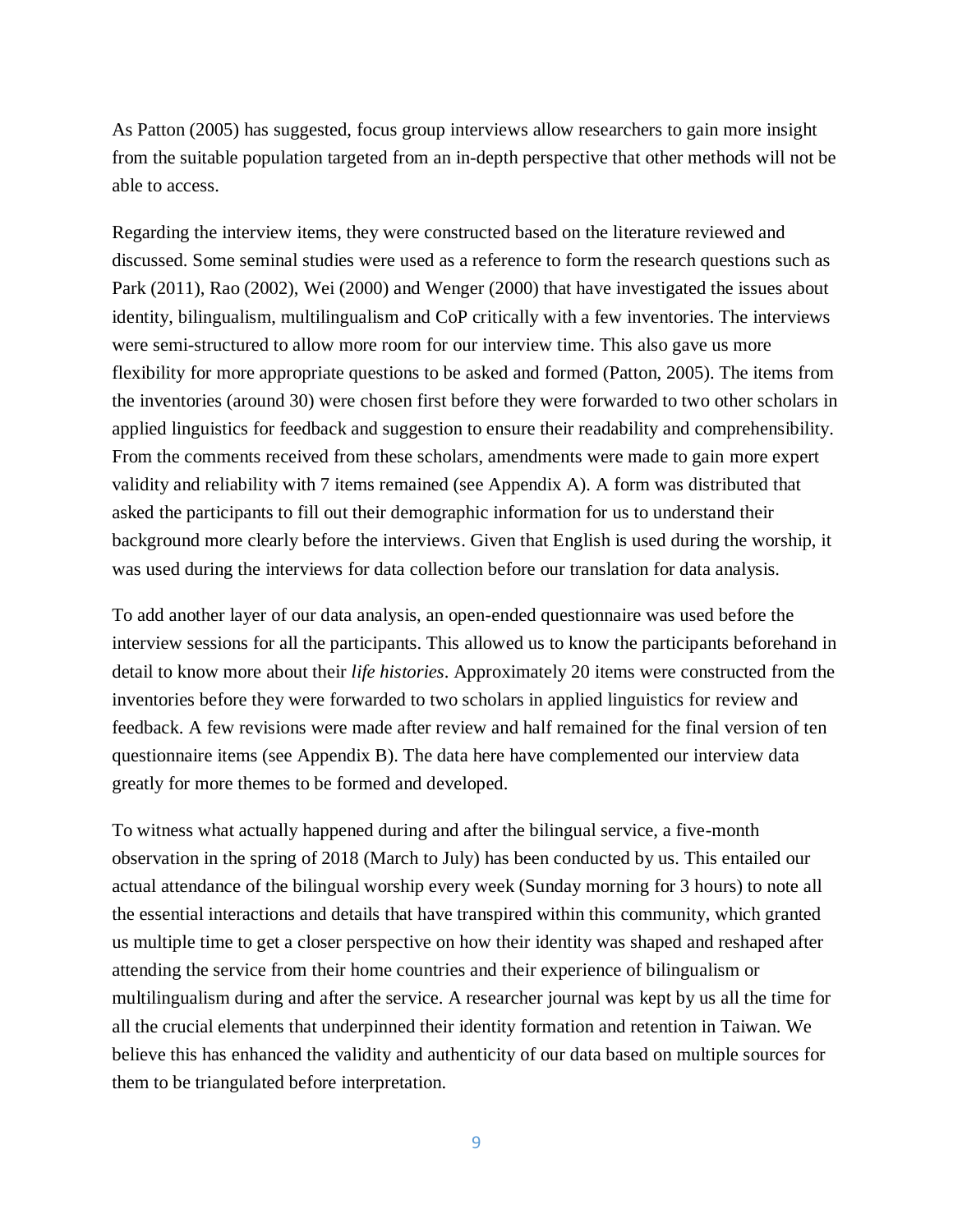As for how the data were analyzed, a phenomenology framework was utilized based on the phenomena observed and noted. According to Pacherie (2008), phenomenology is a conceptual framework that can be used to record all the consciousness, emotion, experience, and attention of humans based on the issues under investigation. It is used to unravel the occurrence of a social world from its natural themes through observation. This grounded theory-based approach has been used extensively by qualitative researchers to explore the complex interrelationship of the world that quantitative research cannot address. All the written (open-ended questionnaire) and verbal (focus group interviews) data were analyzed based on phenomenology for all the salient themes to emerge. We attempted to let the data talk to remain trustworthiness and objectivity as we adhered to the principles of qualitative research in education.

#### Discussion and conclusion

After data analysis, a multitude of themes emerged such as multilingual development, multicultural awareness and enhanced intercultural communication that have fostered their language and cultural identities in Taiwan.

#### Multilingual development

According to the data, approximately all the participants  $(N=24; USA:6; UK:3; CA:2; FR:4;$ SP:6; GM:3) regarded their multilingual experiences positively within the religious community setting due to the fact that it seems to be an ideal venue for them to cultivate their multilingual development in Taiwan. That is, their different cultural and demographic backgrounds have contributed to their enhanced desire to know each other's language. Case in point, it is a common practice for them to learn a new language that is spoken by each attendee that is different from their own. Doing so does not merely make it easier for them to socialize with others, but also appreciate other languages that might be useful based on the diverse populations in this church setting.

Well...I think it is a good way for us to know each other better because we try to know different languages to communicate better here…and of course knowing their languages is a good way to get there so it's closer and easier for us to break the ice where we speak different languages in the first place right? (P2: USA)

Definitely good for me because many people here are trying to learn to speak Spanish…I think it just shows that they care and try to understand us you know? I think it is a good place for us to do this I mean speaking and learning each other's language because different languages should be appreciated and Spanish is one of the important languages spoken in the USA so it should be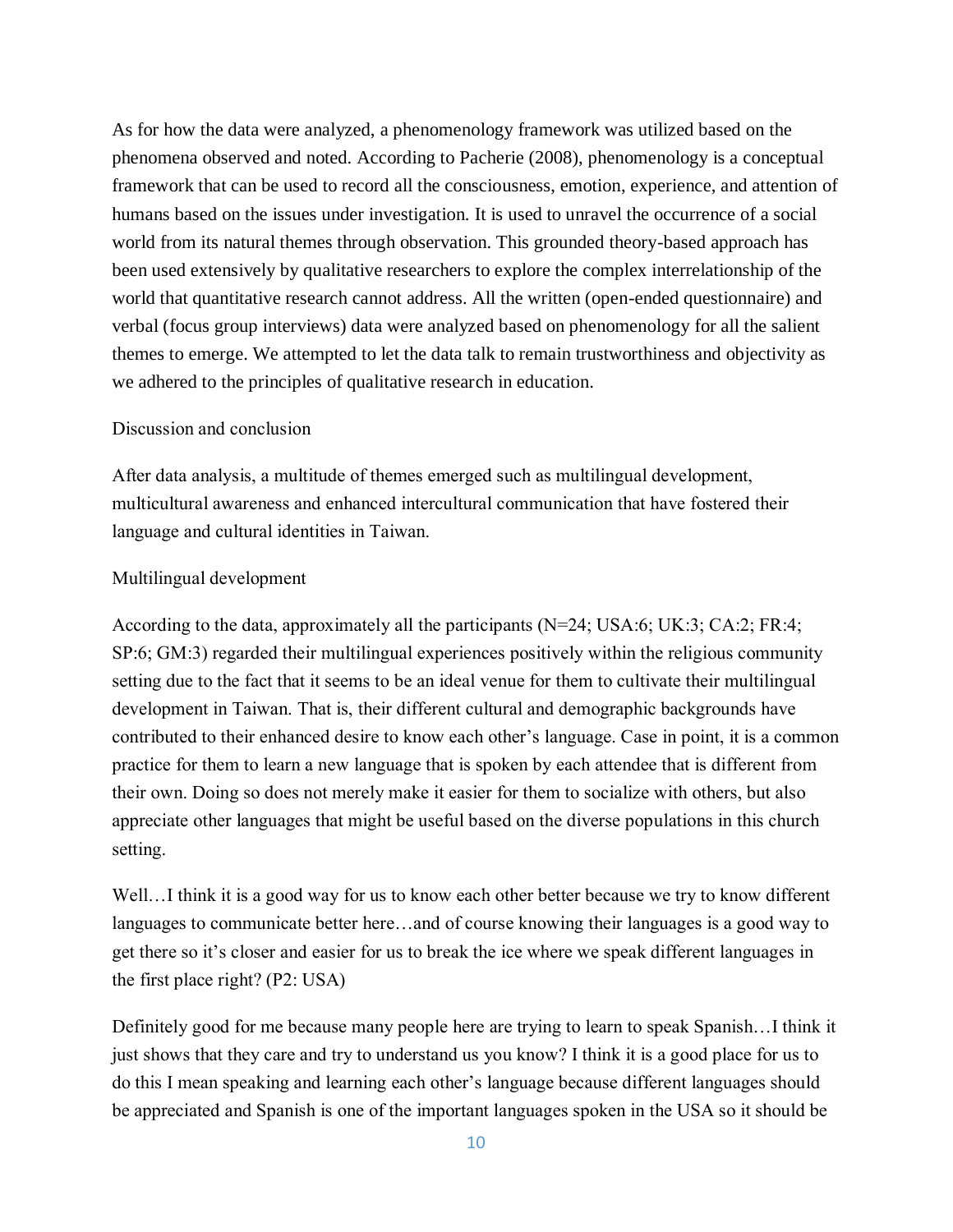valued at the same time. (P1: Spain)

What we do here is interesting because we do treasure different languages where people are from everywhere such as the USA, UK and France and so on…I didn't know French could be an important language that many people would like to learn because they want to know my culture in Taiwan. It is a good way for them to know France more by learning the language where it represents different aspects of my country. (P4: France)

The other insightful finding emerged during our observation in which this seemingly bilingual setting where Chinese and English appear to be the languages used during the worship does not inhibit the participants' multilingual development. While English is used during the worship as the dominant language with Chinese interpretation to facilitate understanding for the locals, it is a common practice for the participants to translate from either English or Chinese to their own languages. That is, translation service is usually available during the service where the attendees register and pick up the earphones of their language choices for simultaneous interpretation. Based on the voluntary system, different candidates would be responsible for doing this work that caters to different language needs based on the diverse populations at church. Our weekly observation also reveals that all foreign languages besides English (French, Spanish and German) has their demand for interpretation during the worship from the registration. This clearly indicates that English and Chinese are not the sole media of understanding for the participants here given that the service is bilingual by default.

It's good that I can have some translation for the sermon in French every time because it's easier for me to understand what it is you know...and this also shows that French is also important so we have this service of translation during the worship along with other languages like Spanish and German. (P1: France)

I really appreciate the translation we have here because I don't need to always translate from English to German during the sermon…and I think more people will be more interested in learning German because it is equally important compared with English and Chinese in this church. (P3: Germany)

Also, providing the translation service also serves as a means to encourage multilingualism within the church setting in which around half of the participants (N=13; USA: 3; UK: 1; CA:2; FR:3; SP: 2; GM: 2) opined during the interviews that they would deliberately choose the translation service that is not the main language of their own as a way to learn another language. According to them, it has assisted them in understanding the sermon in another language that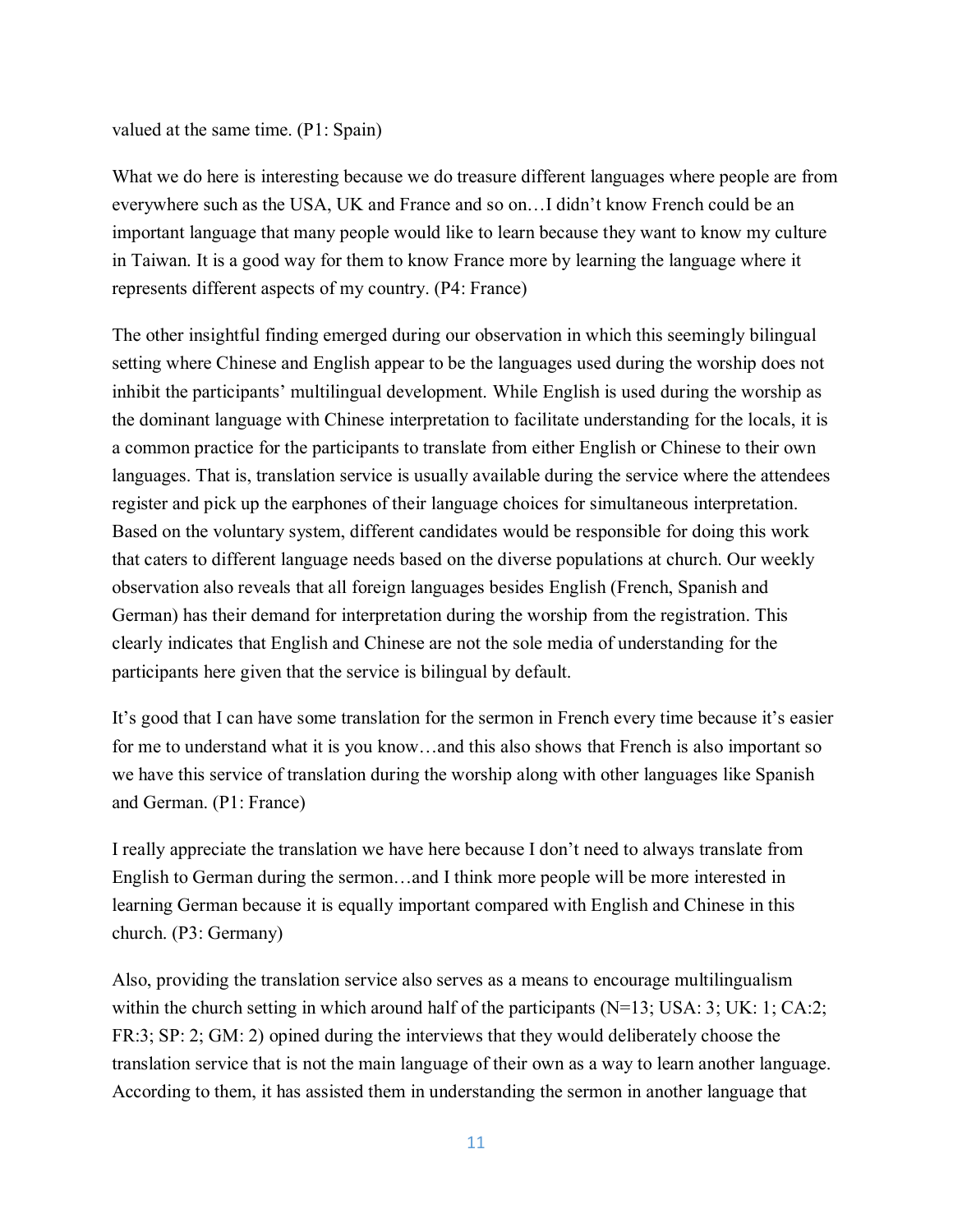they are learning to fasten the process when the "language" is what they are familiar with from the Bible without other unfamiliar terms. This somehow encourages them to pick up another language that is more similar to their own. Meanwhile, it appears to motivate them greatly when another language is used based on the same sermon at church.

I usually pick up one of those translation earphones for the French translation from English during the worship as a native speaker of English from the US…I mean it's faster for me to listen to the French translation when I am trying to learn knowing what has been shared by the priest to fasten my French learning. (P7: USA)

I like to choose the Spanish translation on Sundays because it can help my Spanish in many ways as I try to learn it and French at the same time…I sometimes would choose French because we have a lot of friends here who speak it and it helps a lot for me to pick it up from them, and it will be faster for me to learn of course with this great resource. (P5: Germany)

The participants' appreciation of multilingualism also scaffolds their collaboration to design curricula aimed at improving their foreign language proficiency. From our observation, an afterchurch event was organized to teach each language that has been used or translated during the worship (English, French, Spanish and German). That is, one attendee would be responsible on a voluntary basis for teaching that language after the service for those who wish to improve their proficiency. Teaching has thus been delegated to different attendees with the same goal of their enhanced language learning. From the participants, it is crucial for them to work together based on their diverse language backgrounds. This language small group serves as a means to facilitate their collaborative language learning that appears to be effective based on their perspectives:

We do have a few language strands after church such as French, Spanish and German for those who are interested in learning them. People tend to work together for more bond to be formed you know? Sometimes, we would go out to eat after our small group to sharpen our language learning because it's more useful and practical. (P3: UK)

I am currently teaching Spanish in my small group after church because many people are interested…we would read the Bible and other books in Spanish so it will be faster for them to learn from these materials that they are more familiar with in their native language…I really think it has helped a lot. (P5: Spain)

From the data analyzed, it is clear that this bilingual worship by default does not sustain as the participants' experience has aroused their interest in multilingualism that is clearly different from the original bilingualism where Chinese and English are used during the worship. The seemingly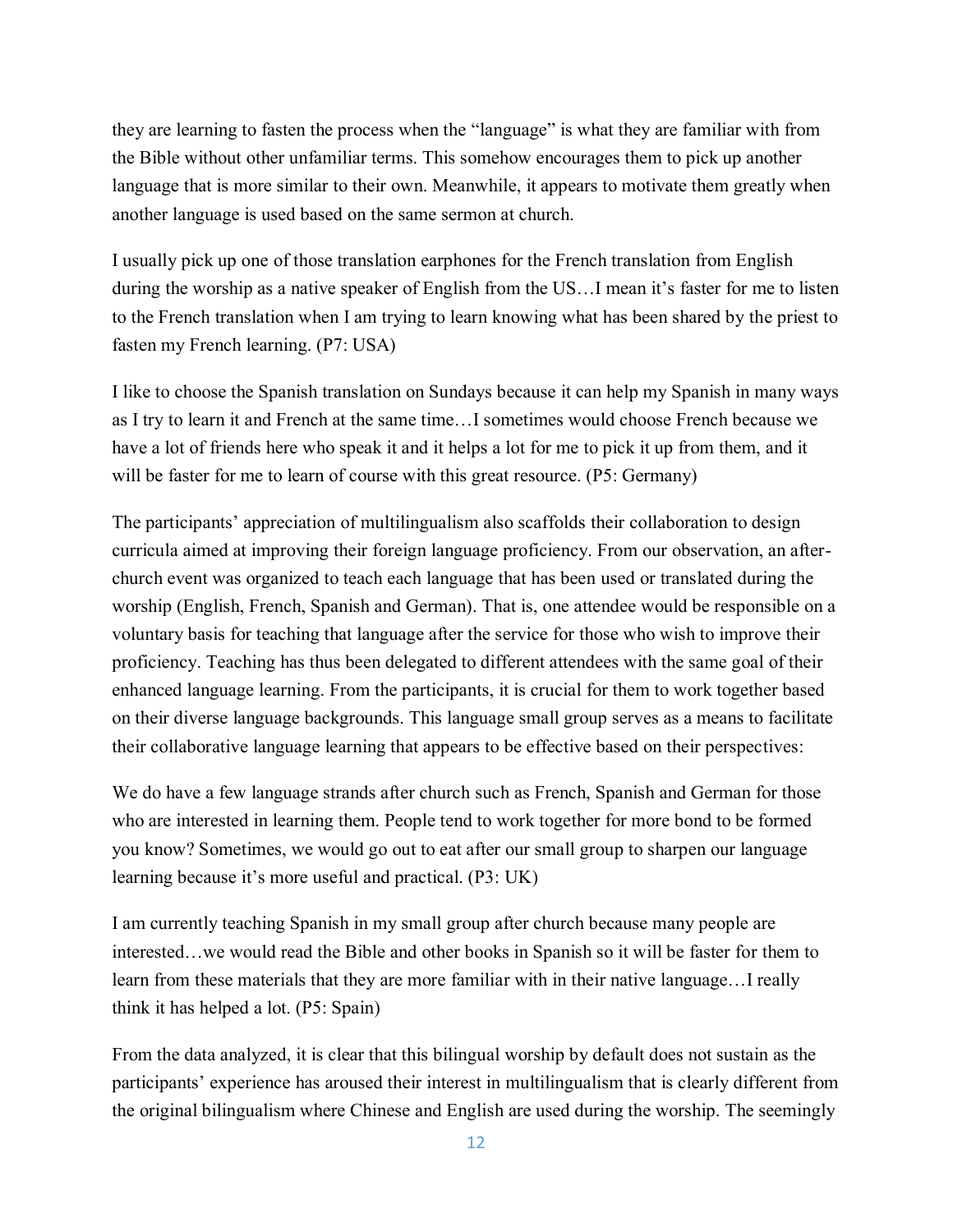bilingual workshop somehow encourages these participants to know each other's language to socialize with others more effectively. Through this collaborative mechanism, more effective language learning can thus occur from their closely bonded CoP to scaffold their language learning and identity transformation to be more appreciative of other languages other than their own. This concurs with previous research on the function of CoP to facilitate learning and learning in a multilingual and multicultural context (Li, 2007; Tavakoli, 2015; Yang, 2009). The data also reveal that churches can be an essential venue for expatriates to foster their multilingual development in a multilingual context similar to the one that we have explored here. Similar to what Barrett (2015), Han (2011b), Han (2012) and Kung (2016) have clearly illustrated, churches are crucial when it comes to expatriates' language and cultural identities in that they provide this group of people with space to cultivate their multilingualism to appreciate other languages for effective language learning. This study informs us of these international expatriates' experiences based on their enhanced multilingual development predicated on their own CoPs for learning to take shape collaboratively.

#### Multicultural development

From the data analyzed, approximately two-thirds of the participants (N= 19; USA: 5; UK: 1; CA: 2; FR: 4; SP: 5; GM:2) opined during the interviews that this church community has played an important role in facilitating their multilingual development as expatriates in Taiwan's society. From their collaboration to learn each other's language in different small groups after the worship, it has become easier for them to appreciate each other's culture at the same time, thus making them feel more at ease when encountering people of various cultural backgrounds either in or after the weekly worship. During the weekly small group sessions where different languages are learned and shared to socialize with other attendees, these participants have realized the interconnectedness of language and culture that renders them inseparable. This serves as a bridge for them to scaffold their multicultural awareness that they did not hold previously based on their diverse cultural backgrounds.

Indeed, I have learned more about German culture in our small group as we try to learn more about the language together…we have also worked together to learn the culture because language is really closely tied to culture as I have found after a few years of joining this small group every week. (P2: Canada)

In our small group every week, we have learned how to appreciate French culture when we learn French at the same time…and it didn't occur to me that French has so much to do with its culture like the rationale behind each term in French. You definitely need to know something about the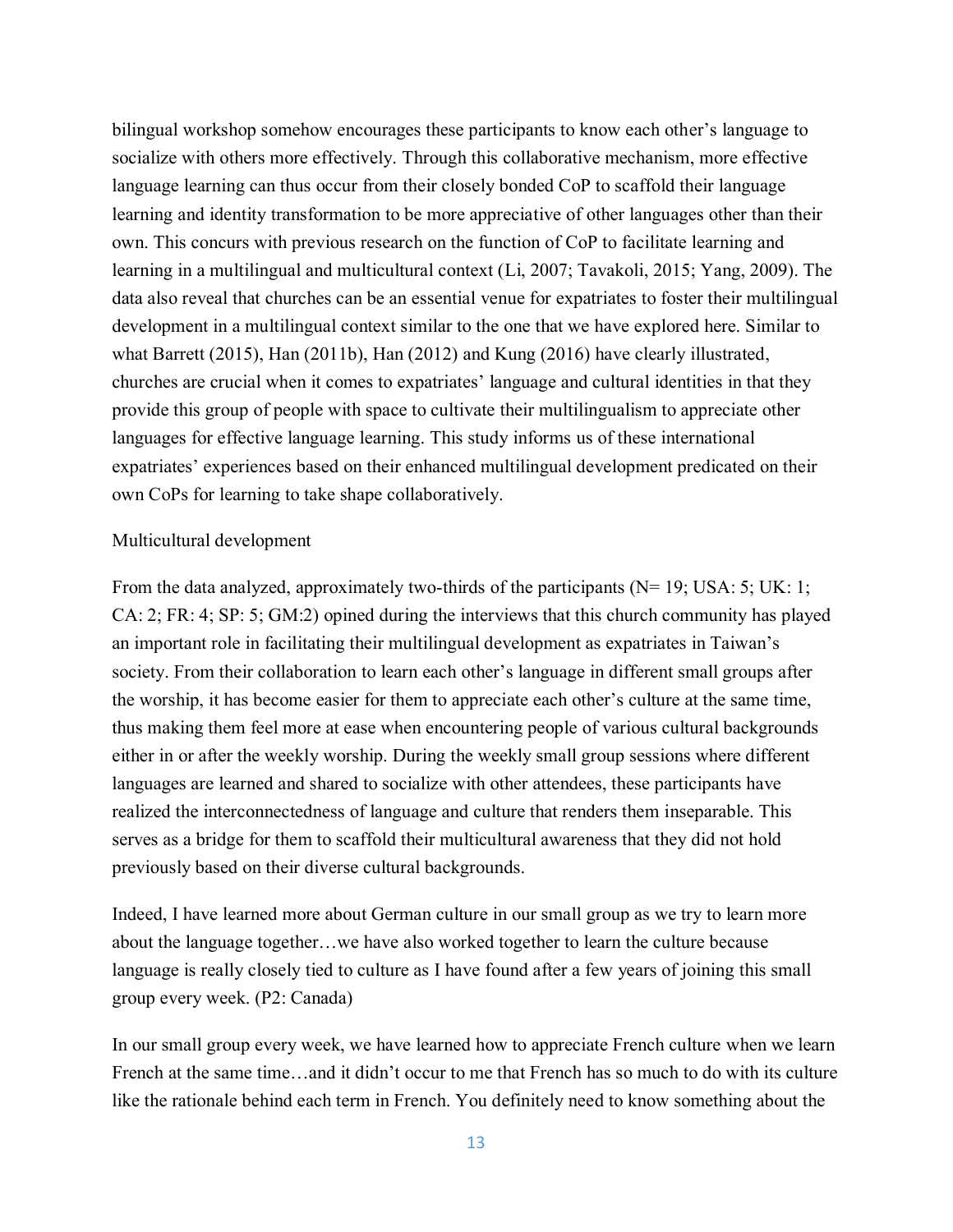culture and know the language well to be an effective learner, and I really think this experience has opened our eyes to know that culture is also important compared with language in various ways (P4: Spain)

As a native speaker of English from the UK, it is not common for us to know a lot about Spanish culture because people there always think English is more useful than any language in Europe. Yet, being part of our small group really gives me more insight into how interesting the Spanish language is especially when everything is related to its culture…and I have become more intrigued to learn more about their culture after I became a Spanish learner here at church. Because of this experience, our group members have also become more open to different cultures as they denote our languages and uniqueness these days. (P4: UK)

Our weekly observation during the worship and two of the small groups (USA and France) further reveals that it is a common practice for the attendees to celebrate the national holidays as a way to appreciate the targeted culture, hence arousing their interest more to learn and value different cultures while acquiring different languages. Case in point, our researcher journal indicates that there are around ten attendees of various nationalities who are members of the USA group who also wish to learn more about the language and culture. As this group is organized by two American attendees who have attended this church for two years, it is thus common for them to celebrate a few American holidays such as Thanksgiving and Halloween among their group members to socialize with one another. Likewise, the other French group where we observed also likes to organize several cultural events such as holiday celebration (VE Day and Ascension Day) and food sampling as well as preparation to help all attendees to become more acculturated into the French culture. These endeavors have granted the participants more opportunities to appreciate another culture while valuing multiculturalism from all the resources provided within this church setting that renders it easier to become more open as well as *culturally minded* as they have illustrated:

I go to one of the small groups here organized by some Americans and it is common for us to celebrate different national holidays in the USA… I think it has made it easier for us to appreciate this culture more as a group because we are really close to each other. For example, I wasn't really sure about the history of Thanksgiving until our gathering two years ago…this has really enlightened me in many ways because I can relate to this ideology for them to celebrate this holiday as an English myself as many of my ancestors who went there to seek freedom back then...  $(P2: UK)$ 

In our French group every week, we don't just learn the French language, but culture that is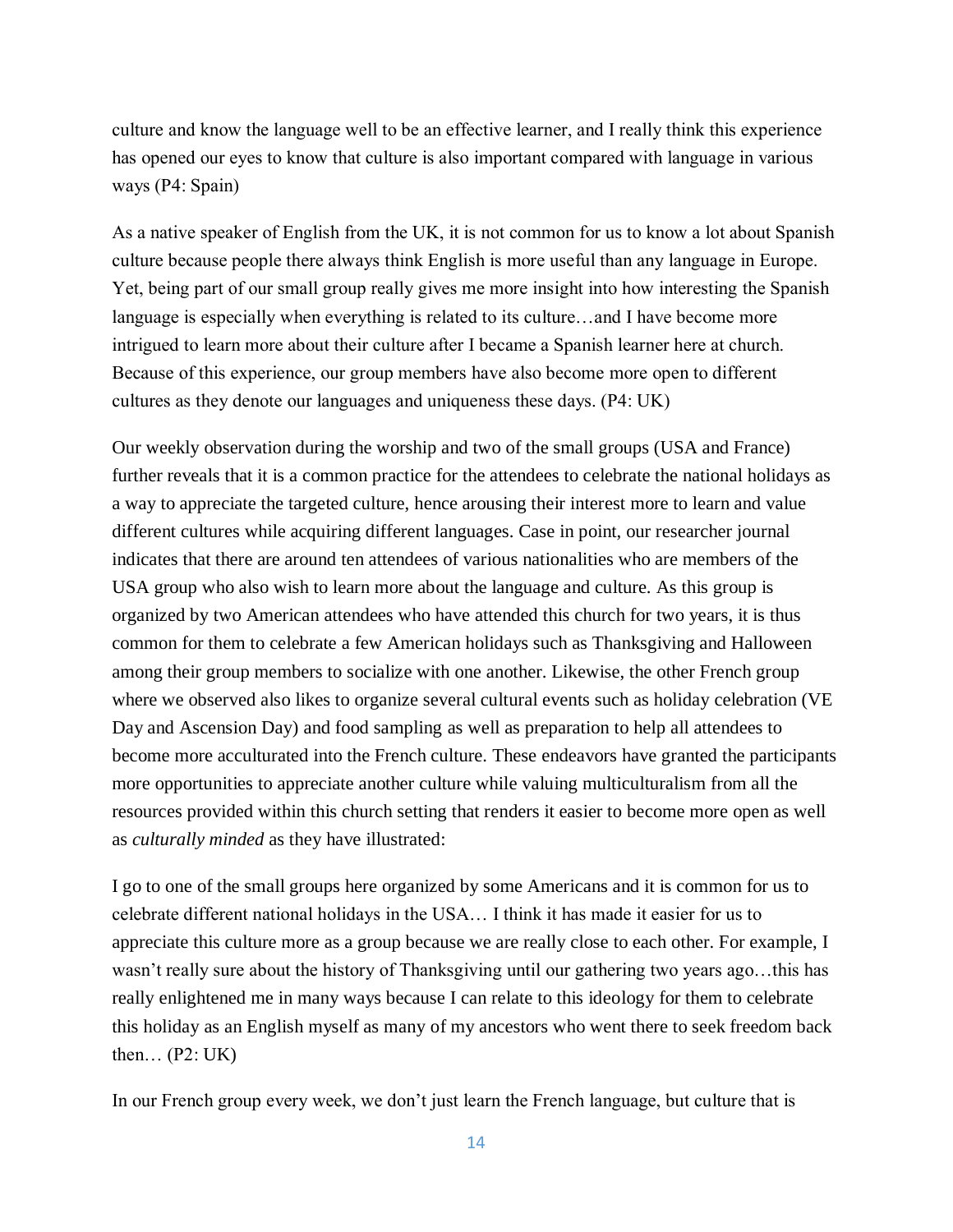relevant to the language…one thing that we do is to celebrate the national holidays in France like Ascension Day usually at the end of May or the beginning of June. Sometimes, we would go to some eateries to sample authentic French food or learn how to make French desserts from some of our group members…it is really fun for us to bond together as everyone is from everywhere and we have become more aware of the advantages of knowing and valuing different cultures from what this church community has provided. (P3: Spain)

The other salient finding revealed from the data tells us that more than half of the participants (N= 15; USA: 4; UK: 1; CA: 2; FR: 4; SP:3; GM: 1) intend to learn more than two new languages by attending other small groups after a few years after their first foreign language has improved to know more about different cultures. This appears to be different with regard to their previous view on multiculturalism in which less appreciation was reported by these participants. Our actual observation reveals that while the attendees in each small group remain the same while the data were collected, a few of the participants  $(N= 4; USA:1; UK1; GM:2)$  did switch their groups after an average of two and a half years, which is similar to what we found from the interview data where they reported their intention of doing so to broaden their *cultural repertoire*. This has clearly indicated the participants' transformation to appreciate multiculturalism more positively as a result.

I guess I just didn't care so much about other cultures as an American because our culture is everywhere these days and people seem to like it, but from here I have seen a lot of cultures along with languages that I have learned. This is my third group from French, German and till now Spain so I can eventually know more about different cultures along with their languages to make me more diverse… (P2: USA)

People just assume that people in Europe are familiar with the cultures there no matter which country you are from, but it's not true because I didn't know a lot about French and German cultures until I came here to make friends with others…so that's why I have been part of both these small groups to know more about their cultures and so on…I think it's really important these days where people are from everywhere to appreciate their cultures. (P1: UK)

I started going to the other group to learn more about the Spanish language and culture after two years because I think my English is okay enough to understand the sermon so it was a new change for me…and I think I will move on to learn more about French in the future to make me more ready to work with others knowing their culture. (P2: Germany)

According to the data emerged, we can see that this religious community has indeed opened a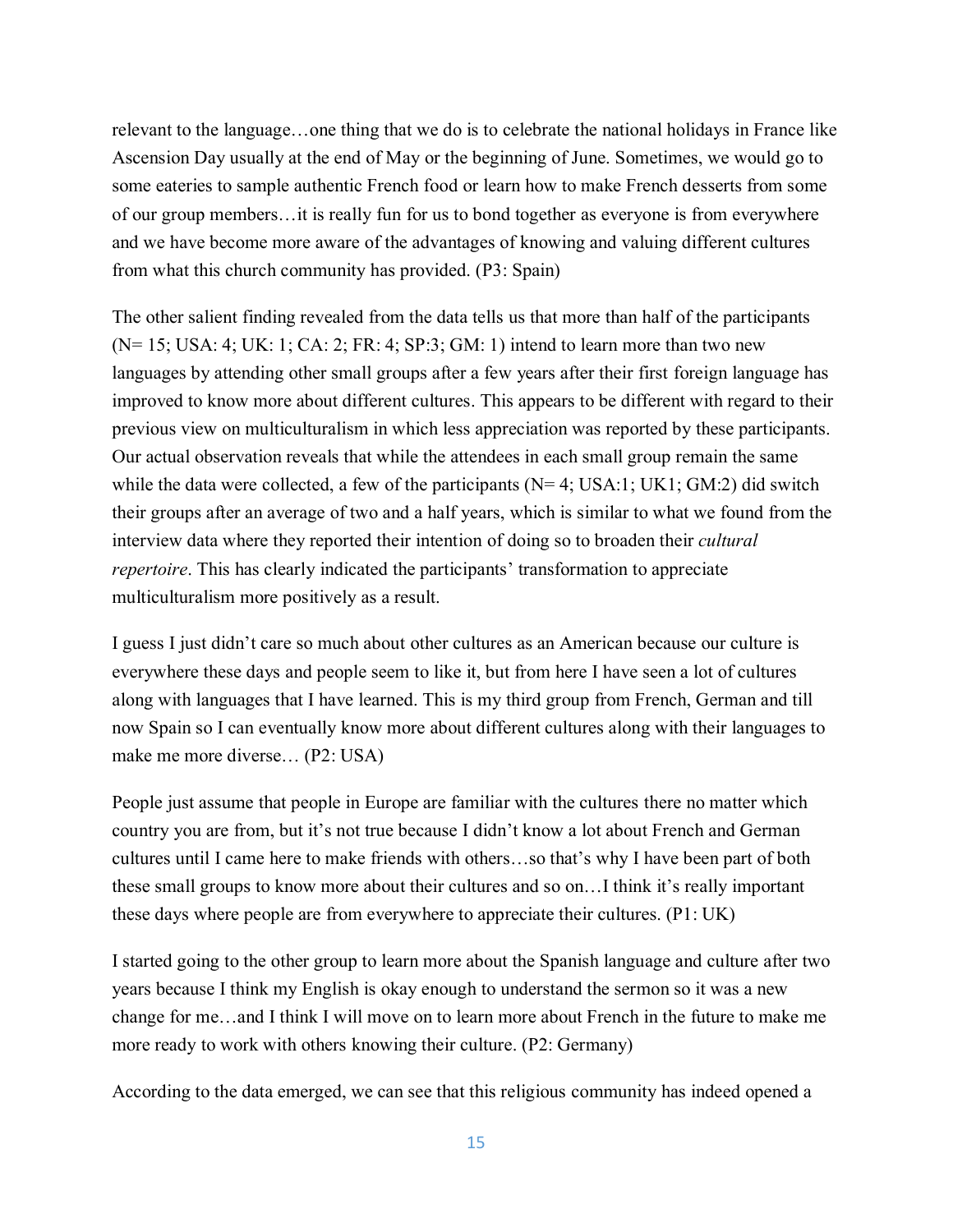door for these participants to nurture their multicultural development, thus encouraging them to value multiculturalism as a result that appears to be different from what they believed previously. This transformation has induced them to be more open-minded and appreciative of multiculturalism that they have experienced as expatriates living in Taiwan. As we have discussed earlier, even though English and Chinese are the default languages shared and used during the worship, it is a common practice for the participants to learn each other's language that further grants them more autonomy to learn and value each other's culture to make socialization more effective. Through their CoPs to make language learning more effective, they seem to have reshaped their language and cultural identities to be more ready and open to value their multicultural development. This corroborates what Han (2012), Norton and Toohey (2011) and Wei (2016) have indicated that language cannot be separated from culture for language learners in a multilingual and multicultural context, and these two elements play an important role in sustaining and transforming their identities both linguistically and culturally. Through different cultural events such as holiday celebration and food sampling, the participants have indeed become more aware of the reality of multilingualism in today's globalized world that is clearly different from their previous belief, making them more attuned to each other's difference in regard to language and culture with a more unbiased mindset. This seems to echo what Kung (2013), Nakamaki (2012), Park (2011) and Tavakoli (2015) have illustrated that CoPs (either ethnic or religious) are crucial for language learners' language and cultural identities in that they serve as a bridge to foster their value of language and culture, hence scaffolding their awareness of multiculturalism in many contexts in today's globalized world. This study again affirms this framework in the context of Taiwan where little research has been conducted to date.

#### Enhanced intercultural communication

The final theme that emerged from the data analysis suggests that these participants have seemed to learn how to communicate with one another given their newly acquired languages and cultures within this church setting. From the interview data, almost all the attendees  $(N= 25; USA:6;$ UK:4; CA:2; FR:4; SP:5; GM:4) reported that the bond that they have established through their collaborative work has scaffolded their intercultural communication skills during the process of learning each other's language, and allowed them to value the uniqueness of various cultures. This experience appears to grant them more awareness when it comes to knowing each other of various sociocultural backgrounds and nationalities and gives them the firsthand experience to know how to socialize with others based on their enhanced intercultural communication skills that they reported to be lacking before.

It was rare for us to work together like this here when I was back home in the US because the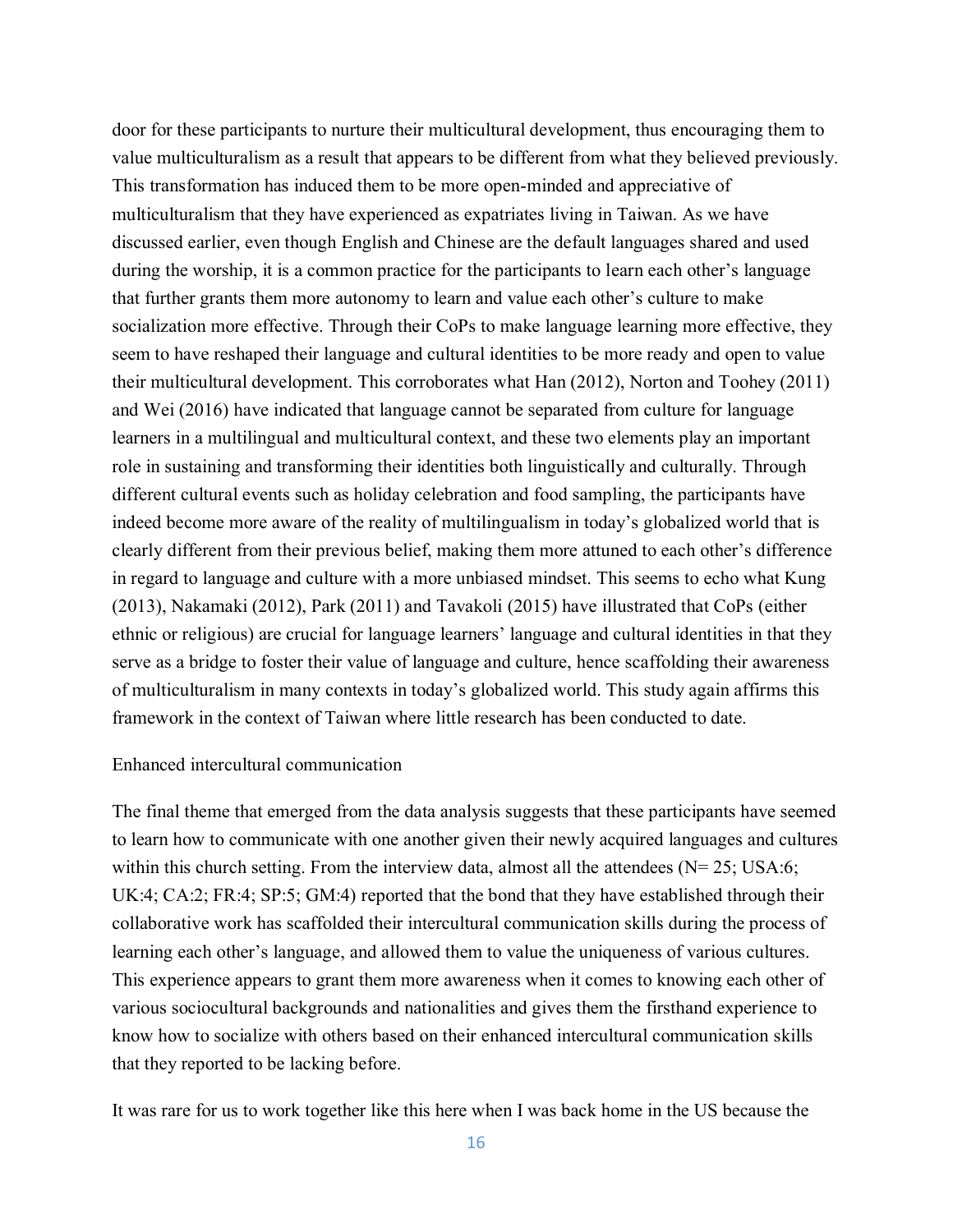place where I grew up is more homogeneous in terms of the population…it's not easy to find people of so many nationalities and cultures and work with them to learn their languages and cultures…this surely has made me more ready to work with them knowing more about their languages and cultures so I can communicate with them more effectively more like the skill to get along with them across cultures you know? (P6: USA)

Many Canadians speak French like me and I happen to be one of them, but it's not easy for me to really know their culture in a more micro manner you know I am saying? I mean there is still a difference between the culture I know and the culture people have in France…I have really learned how to know more about them from our small group and also other language small groups…and this has been really rewarding for me to know how to talk and work with them with a new outlook. (P1: Canada)

I like the English language a lot because that's what I have been learning in Spain growing up, but actually I still knew little about the English culture like their national holidays and way of cooking before…and from our small group where we have learned so much about their culture, I think I have become more aware of how to communicate or work with them. (P3: Spain)

Meanwhile, these attendees also seem to have a more open-minded attitude to forsake their previous stereotype that is inherent in different cultures due to such various reasons as their sociocultural, socioeconomic and sociohistorical backgrounds based on their nationalities. According to the interview data, this experience appears to be enlightening when they have become more familiar with each other owing to their enhanced intercultural awareness, hence resulting in their improved communication skills when facing different people of various cultures. Two examples from the data give us a more vivid picture when one participant from Germany has learned that his preconceived stereotype of Americans for being open to sex seems to be erroneous since this generalization does not apply to all. The other participant from France also illustrated that her stereotype of British for being arrogant and high-maintenance is mistaken based on her previous generalization.

Somehow, people sort of think Americans are open to sex and so on you know? Maybe from the movies but it's not true after I literally worked with them and tried to know more about their culture…many of them are actually quite conservative from their Christian background as it is a Christian country. (P1: Germany)

Many French have the stereotype that the English are famous for their arrogance and highmaintenance characteristic as far as I know, but it's actually not right to generalize especially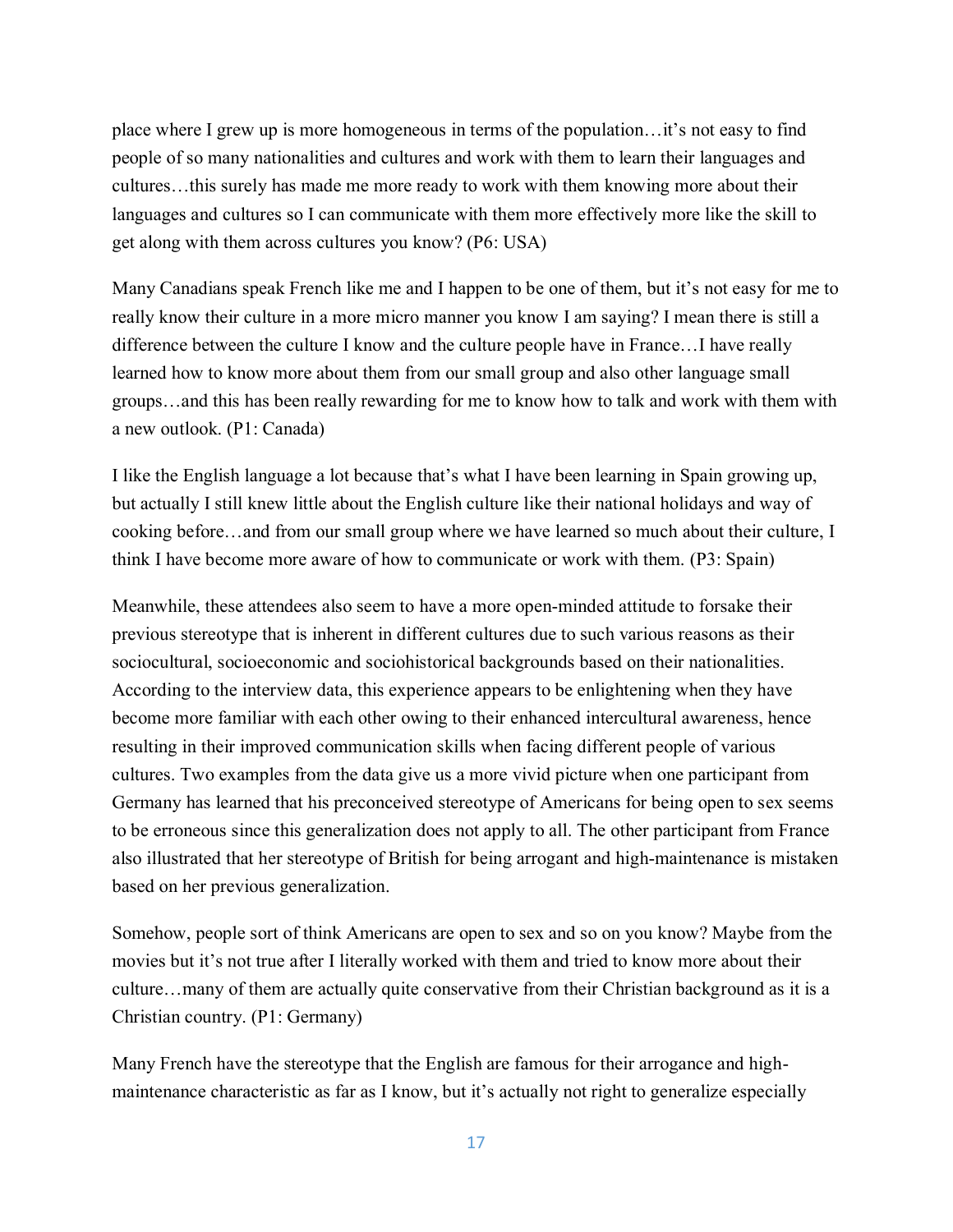after I got to know more about their culture from our small group…I think this has helped me to know more about how to communicate with them. (P3: France)

The other finding derived from the data is the bond that they have formed to explore the local culture together in Taiwan irrespective of their cultural and national backgrounds. Our observation indicates that it is common for them to visit various local spots to know more about the culture in Taiwan when it comes to food and tradition from each other who might not be from Taiwan. Our weekly observation also shows that those who have stayed longer in Taiwan would do this work voluntarily so the attendees would not just learn the targeted culture within their small group, but also be immersed in the local culture in Taiwan where this church is located. This experience seems to foster their intercultural communication given that it is common for them to work with each other across cultures to know more about the culture in Taiwan that many newcomers are not familiar with.

I still remember when I first came here, I knew little about what Taiwan was like…but our group leader took us to several places to know more about the culture here. I am really thankful because it surely entailed a lot of communication and work for us to plan all of this because we didn't know each other a lot as we are from different countries. (P3: Spain)

Well, I have been here in Taiwan for a few years so I know some places for them to know more about the things in Taiwan so it's like I am introducing them to the culture in Taiwan you know? So, I took them to a few night markets in Taipei to sample local foods and Chiang Kai-shek Memorial Hall to know the history of Taiwan when the Nationalists came here from Mainland China…a lot of culture and fun for them. (P1: UK)

From the data analyzed, it is clear that the participants have experienced a positive transformation based on their enhanced intercultural communication and awareness. Their reported multilingual and multicultural development has greatly improved their way of communication across cultures irrespective of their diverse sociocultural, socioeconomic and sociohistorical backgrounds from different countries. This has not merely given them ample opportunities to reflect on their inherent stereotype toward other cultures, but allowed them to make judicious decisions when working and communicating with others more effectively in a context where multilingualism and multiculturalism are cherished based on their own CoPs. This finding is similar to what Kung (2013), Park (2011), Woods (2004) and Yang (2009) have contended that CoPs both ethnically and religiously afford language learners the means where their intercultural communication skills can be cultivated from various collaborations with one another, thus granting them a new identity both linguistically and culturally in a multilingual and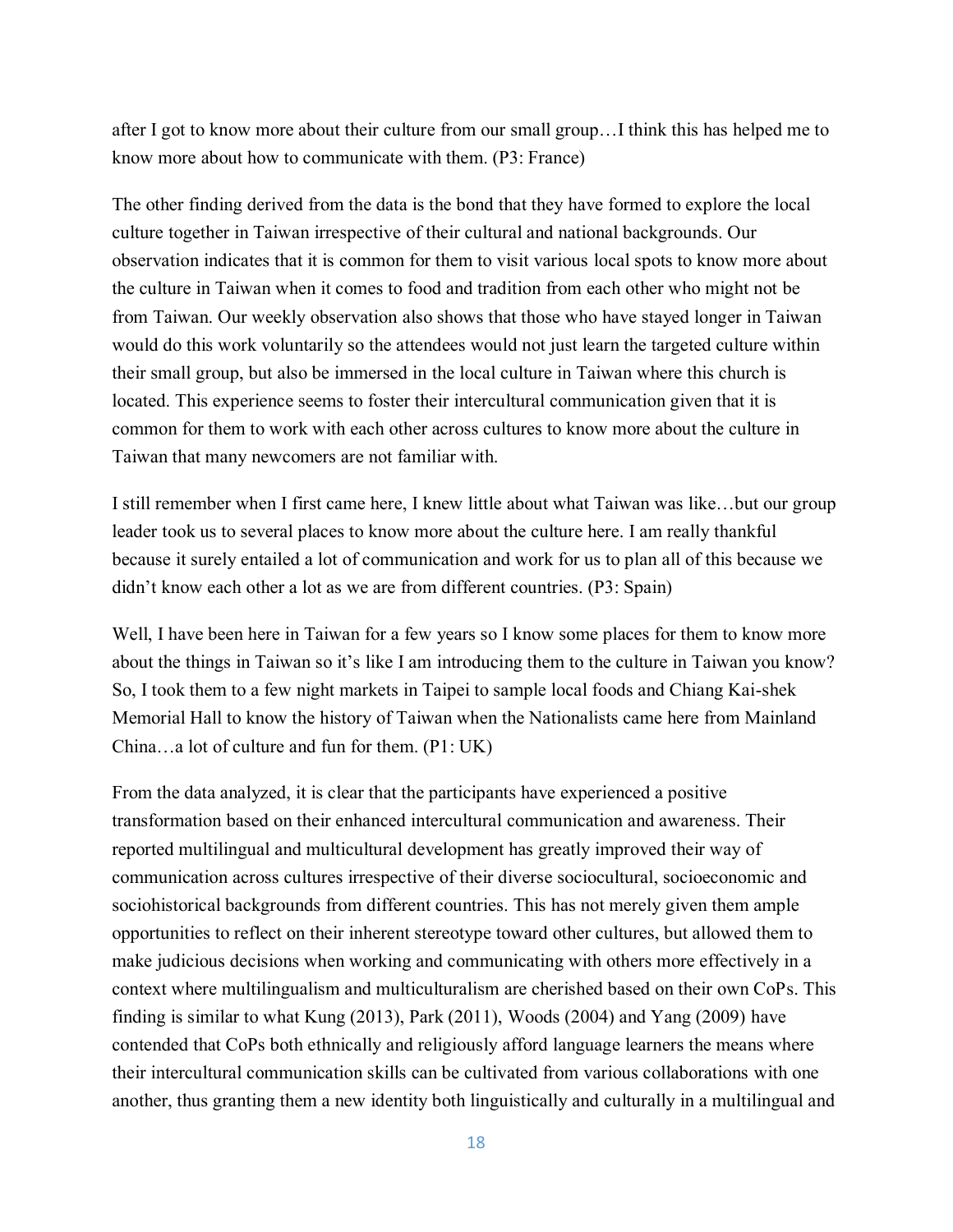multicultural context. As Hatoss (2012) and Tatchell (2011) have aptly indicated, language learners' default and biased stereotype can be transformed by their enhanced communication skills across cultures in a new learning context. In this study, a positive transformation can not only be found, but their new appreciation of one another from their CoPs to know more about the local culture in Taiwan. This again concurs with what Barrett (2015) and Shin (2009) have propounded that language learners' enhanced intercultural communication underpins their awareness and motivation to value other cultures from a more positive angle. This study grants us a closer look at their reshaped identity in a religious community in which multilingualism and multiculturalism are treasured.

To summarize, this study shows us the interconnectedness of these expatriates' multilingual and multicultural development with regard to their reformulated identities both linguistically and culturally within a religious community in the context of Taiwan that has received little attention to date. From the process of their identity transformation, this study serves as one of the first looks for us to see that these international expatriates not only become more appreciative of their multilingual and multicultural awareness, but also enhanced intercultural communication skills based on their CoPs that have further scaffolded their bond to work with one another in a default bilingual church setting. As for the limitations, it should be noted that only one church was used for data collection, thus rendering the findings difficult to be generalized in this qualitative study. Nonetheless, Norton and Toohey (2011) and Woods (2004) have clearly propounded that language learners' identity should be closely explored in a multilingual and multicultural context qualitatively for more depth to be reached and revealed. The other limitation is the possible language barrier for the participants to express their thoughts in their own languages during the interviews since English was used given that it was not possible for us to find translators of all these languages. It hence remains unknown if their reported identity change would be identical in their own languages since this process is delicate and difficult to capture (Han, 2012). We believe and contend that these international expatriates' identities would not be transformed in regard to their multilingual and multicultural development without their CoPs in this religious community for their enhanced intercultural communication to develop in today's globalized world.

#### References

Barrett, T. (2015). *Effects of Babel in the church: A study of language planning, policy and practice in Japanese ethnic churches.* Unpublished doctoral dissertation, University of Calgary, Canada. Battle, M. (2006). *The black church in America: African American Christian spirituality.* Malden: Blackwell.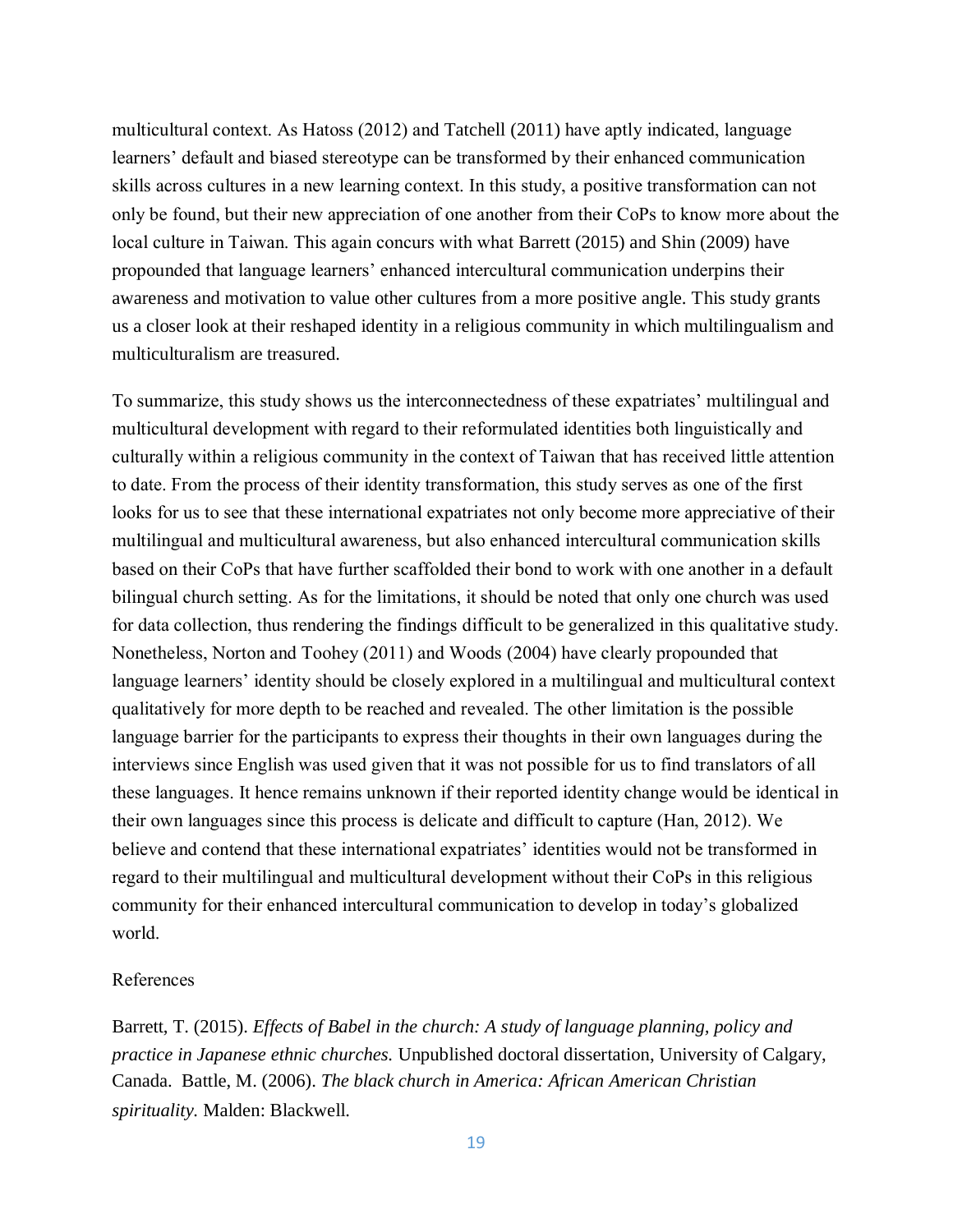Benson, P. (2003) Learner autonomy in the classroom. In D. Nunan (Ed.), *Practical English language teaching* (pp. 289-308). New York: McGraw Hill.

Giampapa, F. (2004). *Italian Canadian youth and the negotiation of identities: The discourse on Italianità, language and the spaces of identity.* Unpublished doctoral dissertation, OISE/University of Toronto, Toronto, Canada.

Han, H. (2011a). Social inclusion through multilingual ideologies, policies and practices: a case study of a minority church. *International Journal of Bilingualism, 14*, 383-363.

Han, H. (2011b). 'Love your China' and evangelize: religion, nationalism, racism and immigrant settlement in Canada. *Ethnography and Education, 6*, 61-79.

Han, H. (2012). Being and becoming "A New Immigrant" in Canada: How language matters, or not. *Journal of Language, Identity & Education, 11*, 136–149.

Hatoss, A. (2012). Language, faith and identity: A historical insight into discourses of language ideology and planning by the Lutheran church of Australia. *Australian Review of Applied Linguistics, 35*, 94-112.

Kibria, N. (2002). *Becoming Asian American: Second-generation Chinese and Korean American identities.* Baltimore, MD: Johns Hopkins University Press.

Kung, F. W. (2013). Bilingualism and the second generation: Investigating the effects and methods of heritage language maintenance and second language acquisition. *English Teaching & Learning, 37*(3), 107-145.

Lee, J. (2002). The Korean language in America: The role of cultural identity in heritage language learning. *Language, Culture and Curriculum, 15*, 117–133.

Leshem, S. (2007). Thinking about conceptual frameworks in a research community of practice: A case of a doctoral programme. *Innovations in Education and Teaching International, 44*, 287- 299.

Li, Y. (2007). Apprentice scholarly writing in a community of practice: An intraview of an NNES graduate student writing a research article. *TESOL Quarterly, 41*, 55-79.

Nagata (2005). Christianity among transnational Chinese: Religious versus (sub) ethnic affiliation. *International Migration. 43*, 99-128.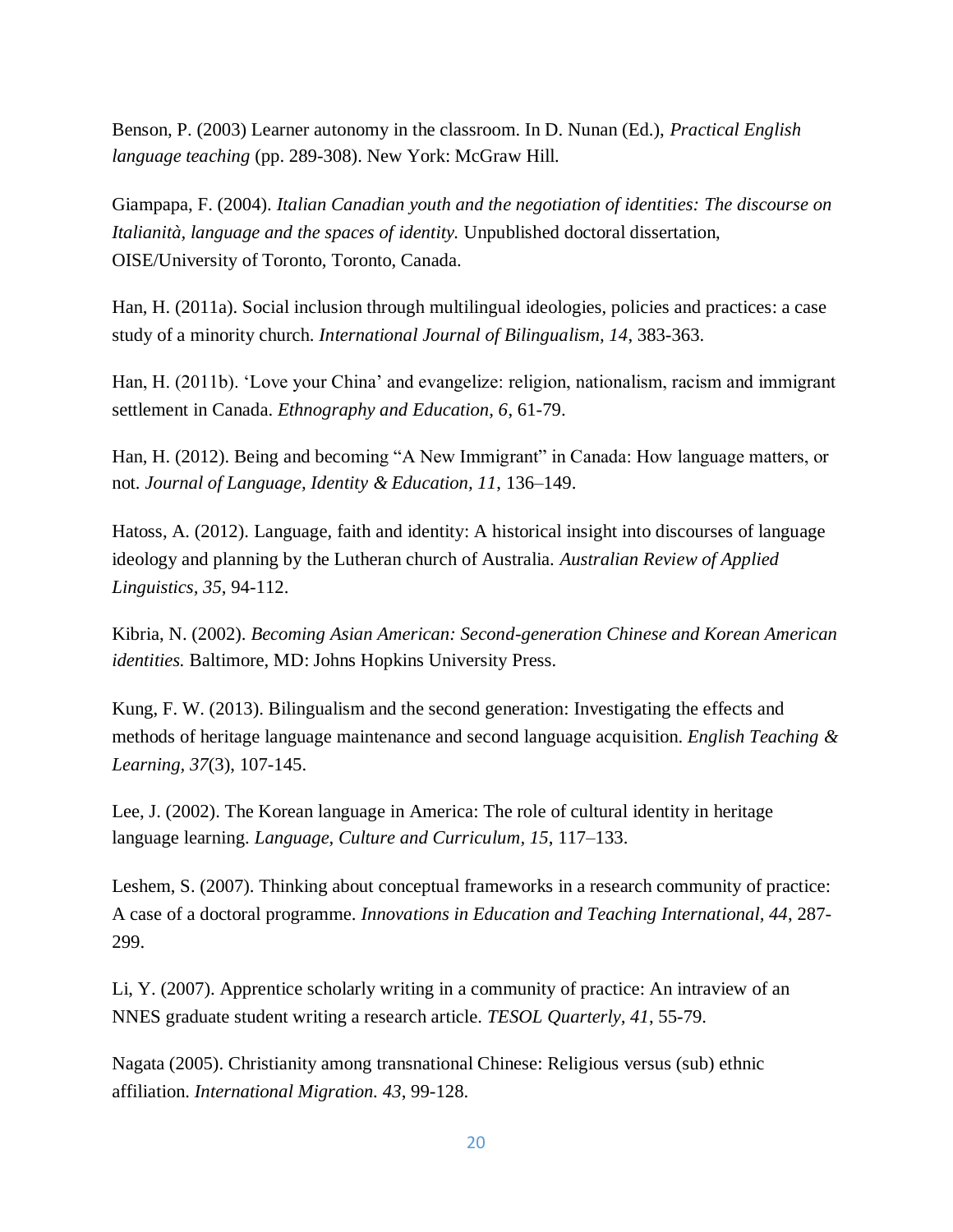Nakamaki, H. (2012). *Japanese religions at home and abroad: Anthropological perspectives.*  New York: Taylor & Francis.

Norton, B. (2000). *Identity and language learning: Gender, ethnicity and educational change.*  Harlow: Longman.

Norton, B., & Toohey, K. (2011). Identity, language learning, and social change. *Language Teaching, 44*, 412-446.

Park, S. M. (2011). The role of ethnic religious community institutions in the intergenerational transmission of Korean among immigrant students in Montreal. *Language, Culture, and Curriculum, 24*, 195-206.

Quach, L., Jo, J., & Urrieta, L. (2009). Understanding the racialized identities of Asian students in predominantly white schools. In R. Kubota & A. Lin (Eds.), *Race, culture and identities in second language education: Exploring critically engaged practice* (pp. 118–137). New York, USA: Routledge.

Rao, Z. (2002). Chinese students' perceptions of communicative and non-communicative activities in EFL classroom. *System, 30*, 85-105.

Shin, J. (2009). *Critical ethnography of a multilingual and multicultural Korean language classroom: Discourses on identity, investment and Korean-ness.* Unpublished doctoral dissertation, OISE/University of Toronto, Toronto, Canada.

Tavakoli, P. (2015). Connecting research and practice in TESOL: A community of practice perspective. *RELC Journal, 46*, 37-52.

Wang, J. (2002). Religious identity and ethnic language: Correlations between shifting Chinese-Canadian religious affiliation and mother tongue retention, 1931-1961. *Canadian Ethnic Studies Journal, 34*(2), 63.

Wei, M. (2016). Language ideology and identity seeking: Perceptions of college learners of

English in China. *Journal of Language, Identity & Education, 15*, 100-113. Wenger, E. (1998). *Communities of practice: Learning, meaning, and identity.* Cambridge University Press.

Wenger, E. (2000). Communities of practice and social learning systems. *Organization, 7*, 225- 246.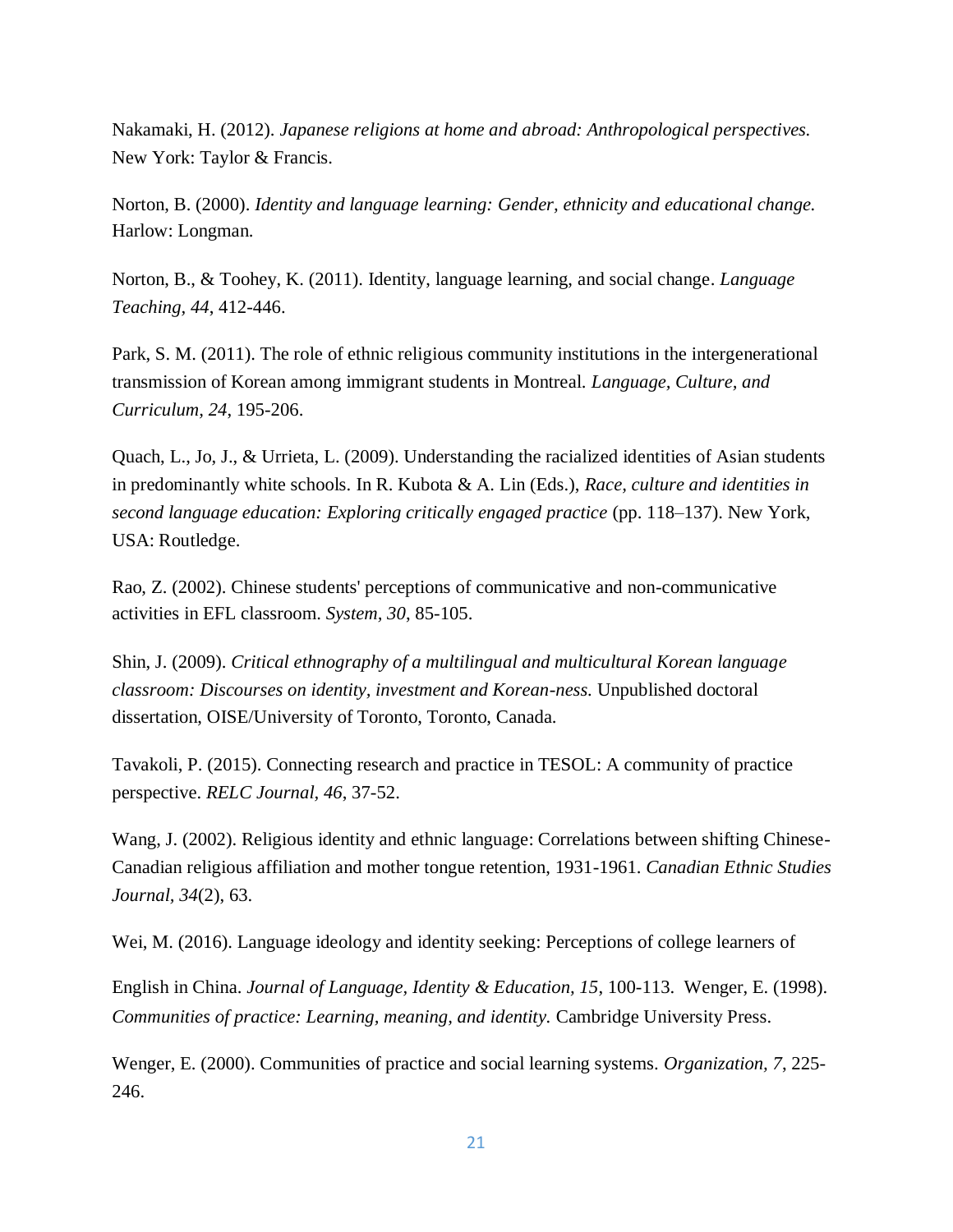Wenger, E., McDermott, R., & Snyder, W. M. (2002). *Cultivating community of practice.*  Cambridge.

Woods, A. (2004). *Medium of message: Language and faith in ethnic churches.* Clevedon: Multilingual Matters.

Yang, S. H. (2009). Using blogs to enhance critical reflection and community of practice. *Journal of Educational Technology & Society, 12*(2), 11-21.

You, B. (2005). Children negotiating Korean American ethnic identity through their heritage language. *Bilingual Research Journal, 29*, 711–721.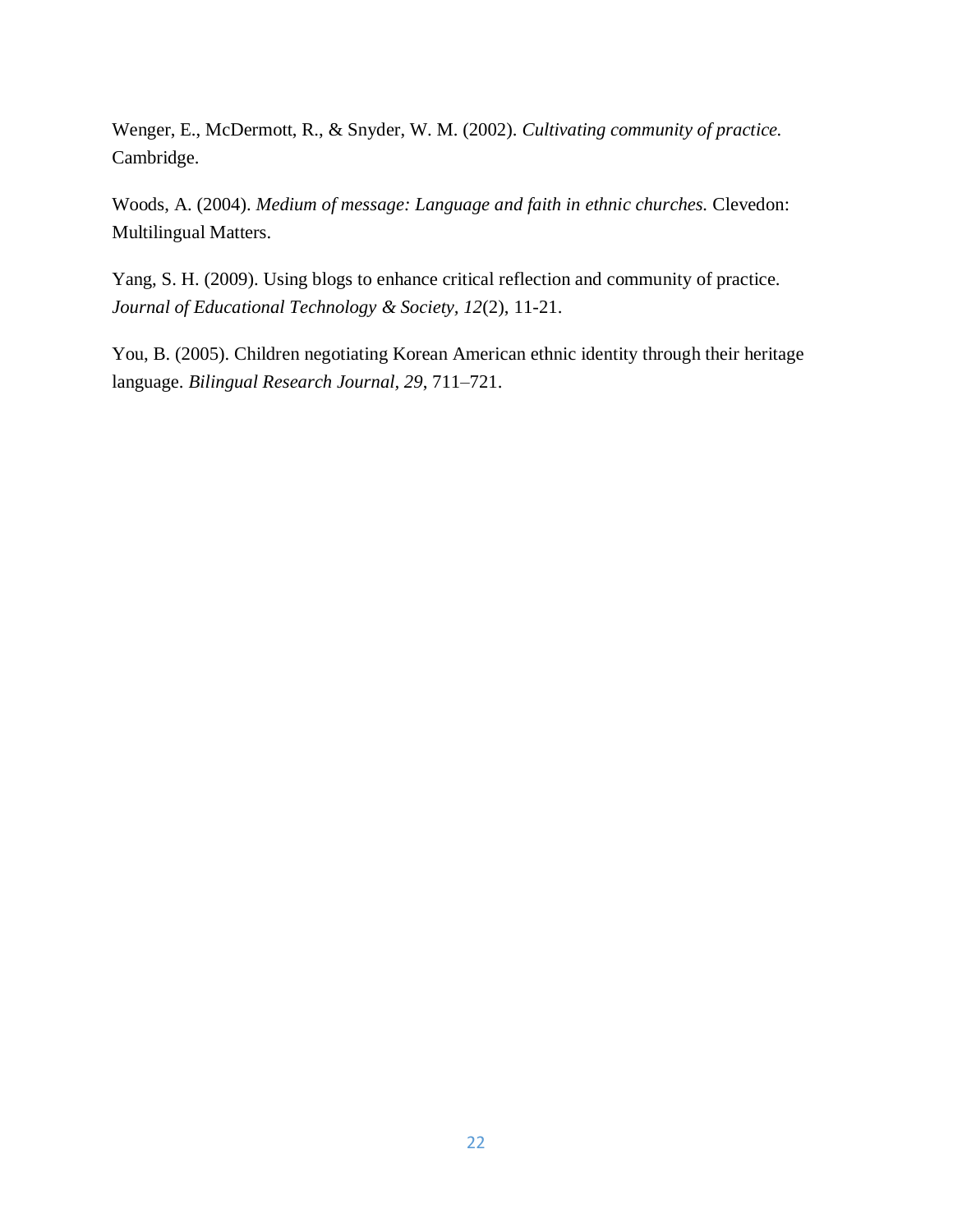#### Appendix A

Interview items

- 1. What was your experience of being a member in this church community?
- 2. What role did you play in this church community?
- 3. What specific events were held in this church community?
- 4. How have you collaborated with the people in this church community?
- 5. What are the advantages of being part of this church community?
- 6. How has this engagement helped you as a foreigner living in Taiwan?
- 7. Any comments you have based on your experience from this church community?

#### Appendix B

Questionnaire items

- 1. How would you describe the church community?
- 2. How would you describe being a member of the church community?
- 3. How would you describe the activities and events held at church?
- 4. What have you done so far at church?
- 5. What collaborative efforts have been attempted at church?
- 6. What was your experience of the mutual engagement?
- 7. What are the strengths of being a member of the church community?
- 8. How has this engagement benefited you as a foreigner in Taiwan?
- 9. What have your loved ones (children or spouse) benefited from this church community?

10. What factors are related to your better experience of living in Taiwan based on this church community?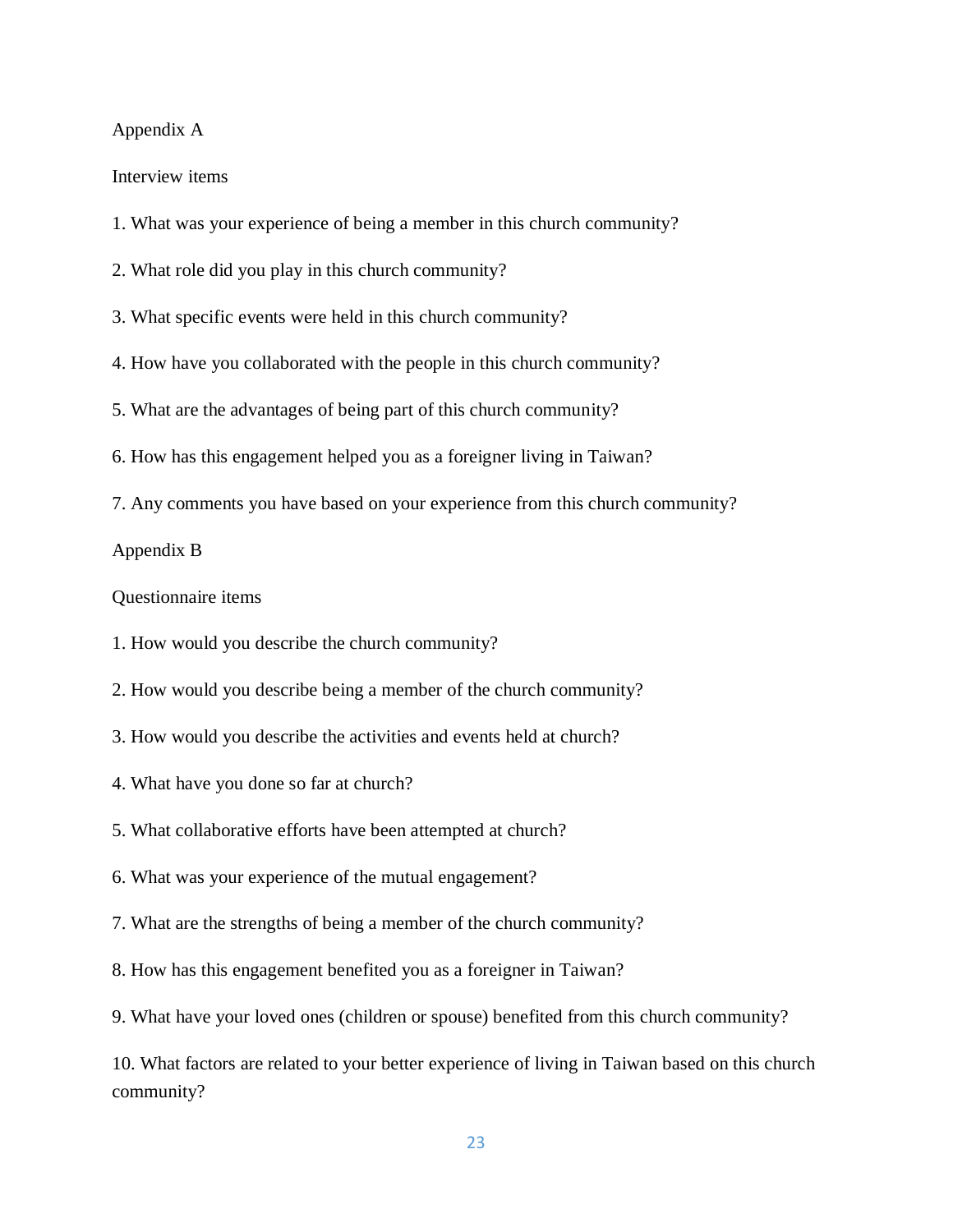# 出國報告(出國類別:□考察□視察□訪問■開 會□談判□進修□研究□實習□業務洽談)

# 科技部「台灣外籍人士語言與文化身 分認同感跟雙語或多語意識之間的 關係: 以一個宗教社群為例」 出國發表報告

服務單位:國立臺灣師範大學/英語學系 姓名/職稱:孔繁偉/助理教授 派赴國家/城市:中國/澳門 出國期間:107/06/26—107/06/30 報告提交日期:107/07/20 報告聯絡人/校內分機:孔繁偉/1762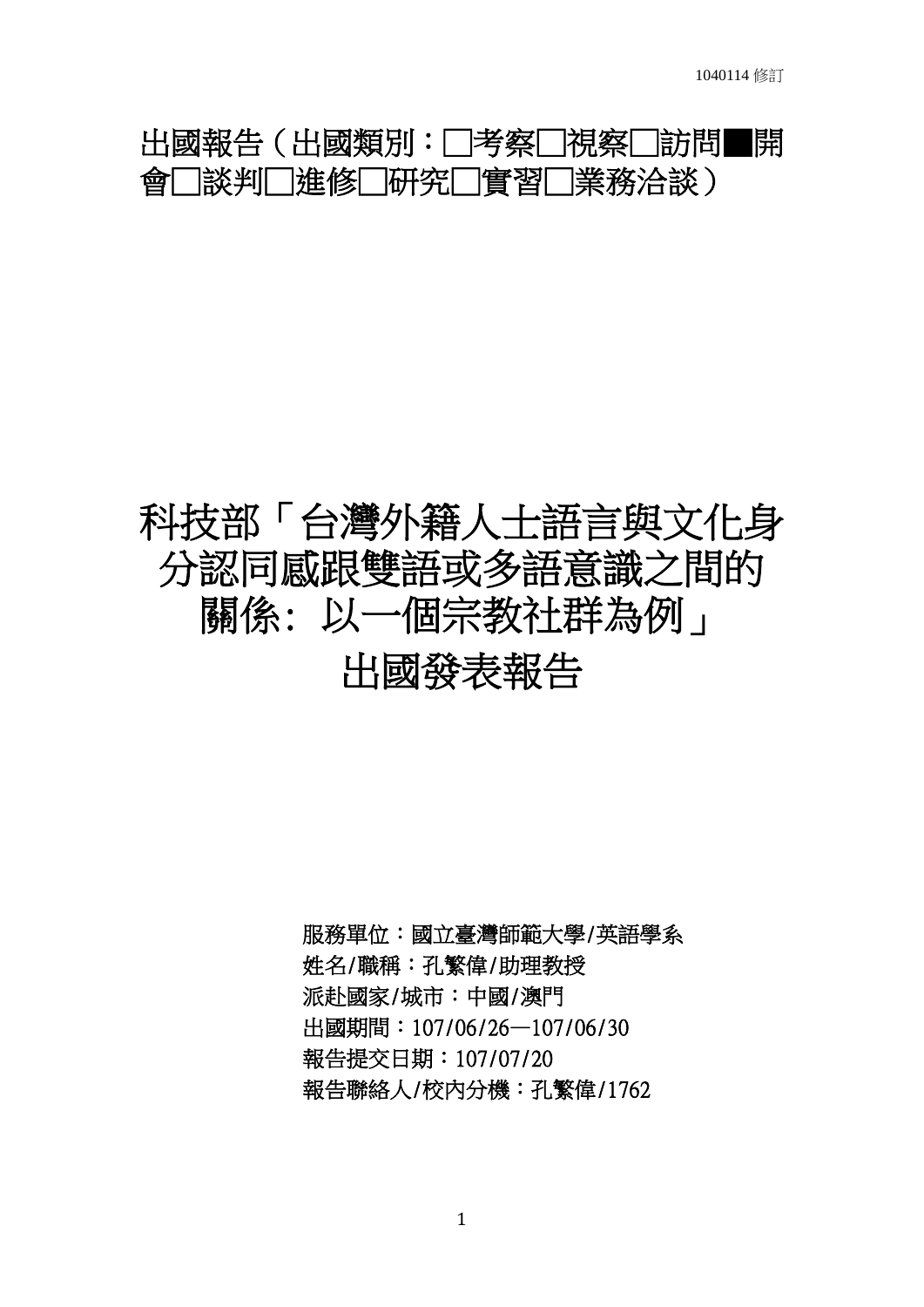摘 要

本研究計畫探討在台灣外籍人士的語言與文化身分認同感跟宗教社群之間的 關係。 即使文獻中已有記載宗教社群對於北美移民者語言與文化身分認同感 有密切的關係 ,至今尚未有相關的研究對於台灣外籍人士的身分認同感與宗教 社群之間的關聯性 。當台灣正邁向國際化的當下,多元語言與文化意識已變得 相當重要。因此,本研 究計畫將探討這些外籍人士在一個宗教社群中對於雙語 或多語意識以及語言與文化 身分認同感的關係。以Wenger (1998) 的群體實 踐理論為基礎,此研究將進一步探 索這個宗教社群成員彼此間的共同分工與實 踐來達成有效的目標。在這個質性的研 究計畫中,我將會利用不同的採集方式 包括分組半結構式的訪談,問卷,研究筆記 以及實地觀察來記錄所有跟結果有 關的細節。我也會利用質性現象分析法來進一步 分析所採集的資料來加以歸 納。此研究結果將會讓我們更多了解外籍人士如何形成 與轉變他們的語言與 文化身分認同感,根據他們的雙語或多語意識與經驗,我將會 探討宗教社群是 否在台灣扮演一個重要的角色。當我們政府跟大學正在鼓勵國際化 的當下,更 多的國際學生與外籍人士將會來台灣居住。因此,此研究成果將會有許 多的教 育意涵是我們政府跟學校應該更充分了解,這也會對於國家未來的發展有更 多 的貢獻。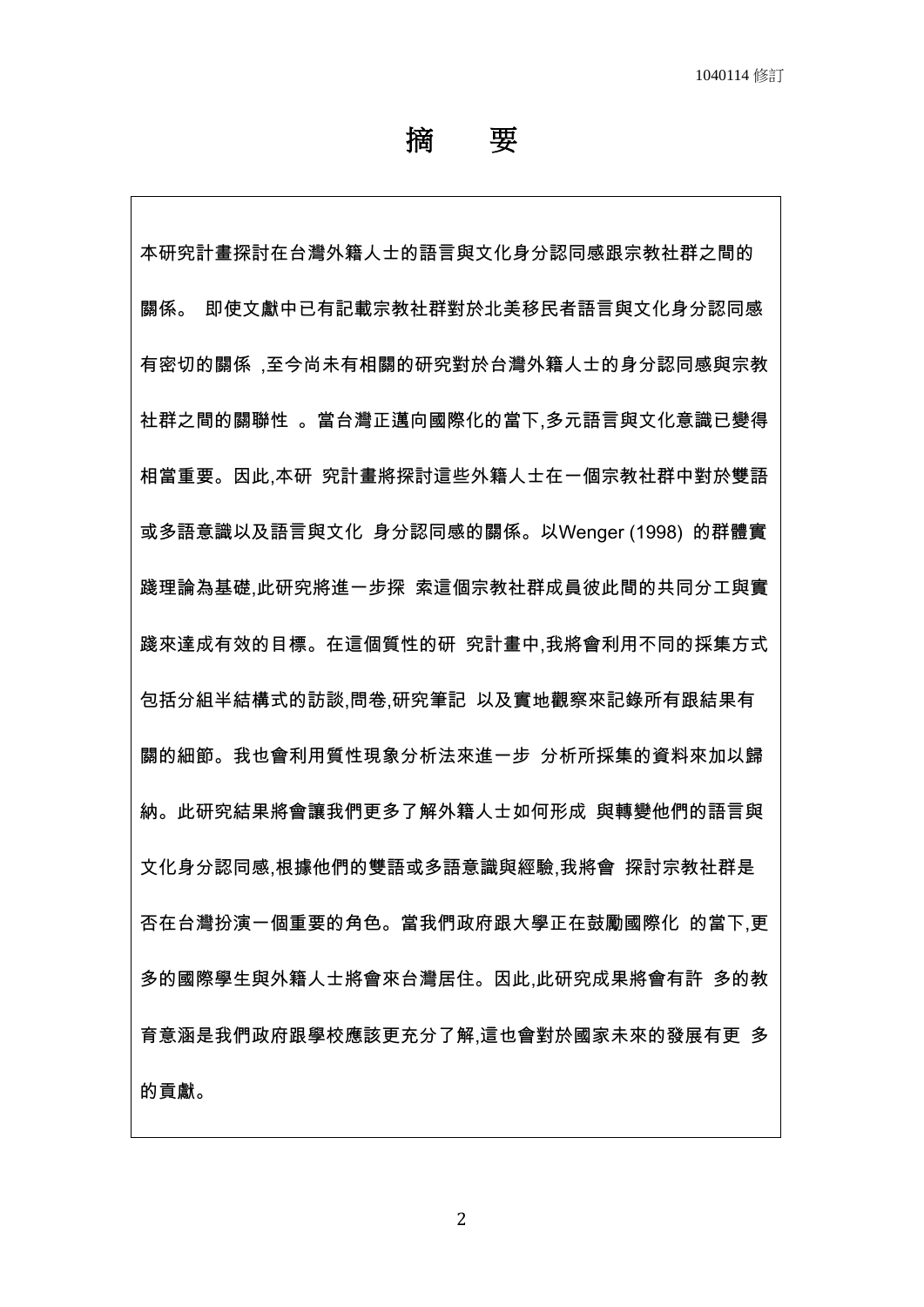# 目次

| 一、目的 ………………………………………………………… 4 |  |
|-------------------------------|--|
| 二、過程 ………………………………………………………… 4 |  |
| 三、心得 ………………………………………………………… 4 |  |
| 四、建議事項 …………………………………………………… 4 |  |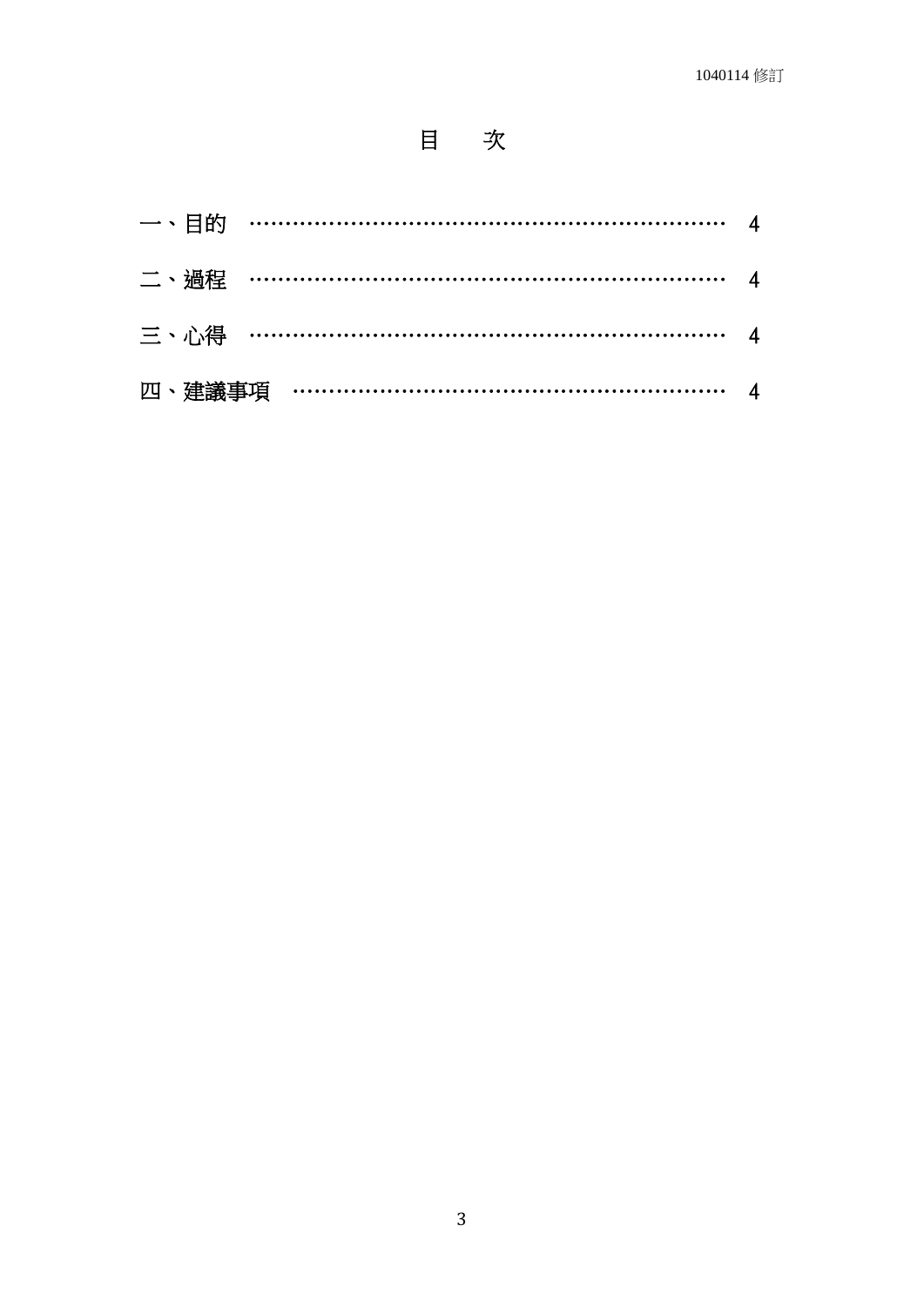一、目的:

 此研究發表為台灣外籍人士雙語跟多語意識的探討。有鑑於近年來在台灣 外籍人數的上升,相關的研究對於國家的發展有許多正面的影響。了解他們的經 驗對於未來相關的政策也會有所幫助。

#### 二、過程:

 本計畫是探討台灣的宗教社群對於外籍人士語言意識跟身分認同的研究。 從今年初開始,我已觀察跟訪談許多宗教社群的外籍人士來當作我研究的資料。 藉由每周的親自觀察跟與這些外籍人士的訪談,許多初步的資料已經變成這個計 書案的主軸。等初步的資料收集完備之後,接下來五月的資料分析跟歸納,到六 月底的會議報告。在此會議之後,我將會進一步來分析資料跟準備下一階段的資 料採集與分析。

#### 三、心得:

 在這次的會議報告之後,我不僅參與許多參與的學者討論此計畫案的議 題,也同時了解許多國外相關的研究, 我同時也了解到此計畫案的主題跟他們 息息相關。藉由這次的會議報告,我也收集到許多之前沒有預先的問題,例如外 籍人士不同且複雜的文化與成長背景,對於我資料收集的方向跟資料的歸納與分 析。我相信這些對於此計畫案的執行都會有諸多的幫助。由於這次的報告是偏向 我初步的資料分析,我也同時在跟其他與會的學者身上想到其他相關的研究議 題。這對於本計畫跟未來相關的研究計劃都會有很大的幫助。

|        |     | 採納情形  |     |     |  |
|--------|-----|-------|-----|-----|--|
| 項次     | 内 容 | (請勾選) |     |     |  |
|        |     | 已採行   | 未採行 | 研議中 |  |
|        |     |       |     |     |  |
|        |     |       |     |     |  |
| $\cap$ |     |       |     |     |  |

#### 四、建議事項:無

五、附錄:無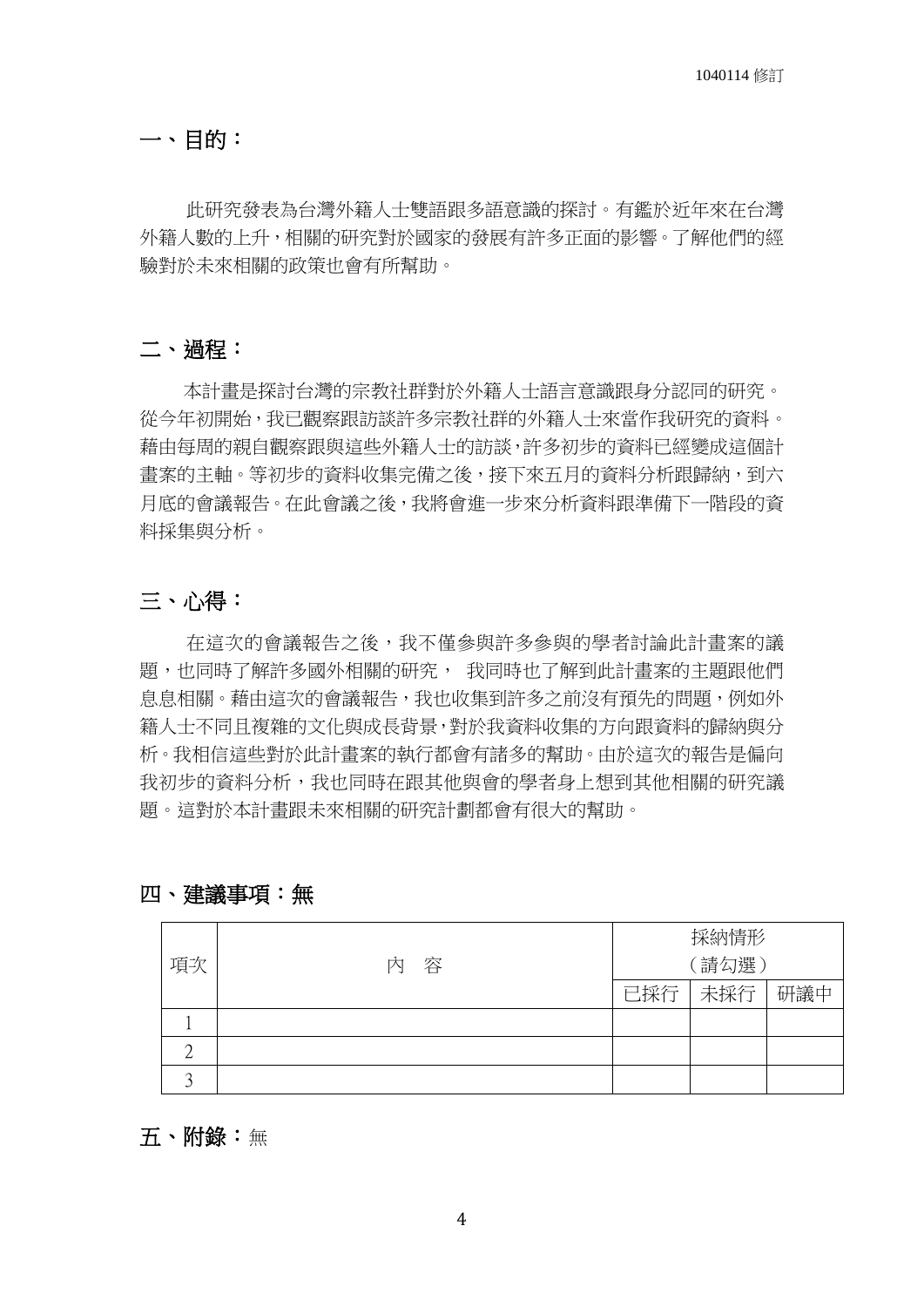107年度專題研究計畫成果彙整表

| 計畫主持人:孔繁偉 |              |         |           |     | 計畫編號: 107-2410-H-003-002-                    |    |                                                                                                                                      |  |
|-----------|--------------|---------|-----------|-----|----------------------------------------------|----|--------------------------------------------------------------------------------------------------------------------------------------|--|
|           |              |         |           |     | 計畫名稱:台灣外籍人士語言與文化身分認同感跟雙語或多語意識之間的關係:以一個宗教社群為例 |    |                                                                                                                                      |  |
| 成果項目      |              |         |           |     | 量化                                           | 單位 | 質化<br>(說明:各成果項目請附佐證資料或細<br>項說明,如期刊名稱、年份、卷期、起<br>訖頁數、證號等)                                                                             |  |
|           |              | 期刊論文    |           |     | $\theta$                                     |    |                                                                                                                                      |  |
|           | 學術性論文        | 研討會論文   |           |     |                                              | 篇  | The data from the pilot study were<br>presented at 16th Asia TEFL<br>International Conference at The<br>University of Macau in 2018. |  |
|           |              | 專書      |           |     | $\theta$                                     | 本  |                                                                                                                                      |  |
|           |              | 專書論文    |           |     | $\theta$                                     | 章  |                                                                                                                                      |  |
|           |              | 技術報告    |           |     | $\theta$                                     | 篇  |                                                                                                                                      |  |
|           |              | 其他      |           |     | $\left( \right)$                             | 篇  |                                                                                                                                      |  |
|           |              |         | 發明專利      | 申請中 | $\left( \right)$                             |    |                                                                                                                                      |  |
| 國<br>内    |              | 專利權     |           | 已獲得 |                                              |    |                                                                                                                                      |  |
|           |              |         | 新型/設計專利   |     | $\theta$                                     |    |                                                                                                                                      |  |
|           |              | 商標權     |           |     | $\theta$                                     |    |                                                                                                                                      |  |
|           | 智慧財產權<br>及成果 | 營業秘密    |           |     | $\theta$                                     | 件  |                                                                                                                                      |  |
|           |              |         | 積體電路電路布局權 |     | 0                                            |    |                                                                                                                                      |  |
|           |              | 著作權     |           |     |                                              |    |                                                                                                                                      |  |
|           |              | 品種權     |           |     | U                                            |    |                                                                                                                                      |  |
|           |              | 其他      |           |     | $\left( \right)$                             |    |                                                                                                                                      |  |
|           |              | 件數      |           |     | $\boldsymbol{0}$                             | 件  |                                                                                                                                      |  |
|           | 技術移轉         | 收入      |           |     | 0                                            | 千元 |                                                                                                                                      |  |
|           | 學術性論文        | 期刊論文    |           |     | $\boldsymbol{0}$                             |    |                                                                                                                                      |  |
|           |              | 研討會論文   |           |     | 0                                            | 篇  |                                                                                                                                      |  |
|           |              | 專書      |           |     | 0                                            | 本  |                                                                                                                                      |  |
|           |              | 專書論文    |           |     | $\theta$                                     | 章  |                                                                                                                                      |  |
|           |              | 技術報告    |           |     | $\theta$                                     | 篇  |                                                                                                                                      |  |
|           |              | 其他      |           |     | 0                                            | 篇  |                                                                                                                                      |  |
| 國<br>外    |              |         | 發明專利      | 申請中 | $\theta$                                     |    |                                                                                                                                      |  |
|           | 智慧財產權<br>及成果 | 專利權     |           | 已獲得 |                                              |    |                                                                                                                                      |  |
|           |              | 新型/設計專利 |           |     | $\boldsymbol{0}$                             |    |                                                                                                                                      |  |
|           |              | 商標權     |           |     | $\boldsymbol{0}$                             | 件  |                                                                                                                                      |  |
|           |              | 營業秘密    |           |     | 0                                            |    |                                                                                                                                      |  |
|           |              |         | 積體電路電路布局權 |     | 0                                            |    |                                                                                                                                      |  |
|           |              |         |           |     |                                              |    |                                                                                                                                      |  |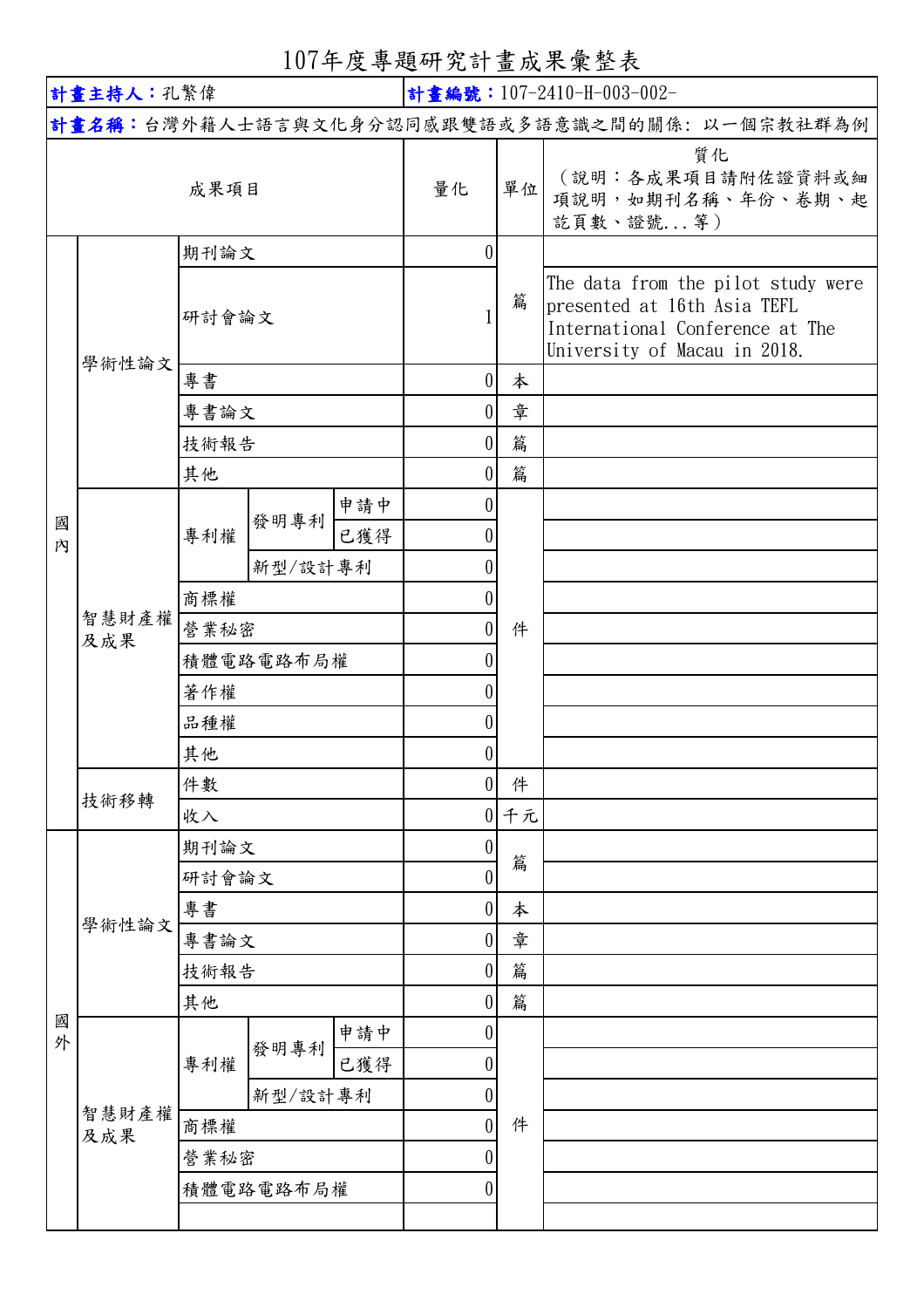|                                                                                            |      | 著作權    | $\theta$         |        |                                                                                   |
|--------------------------------------------------------------------------------------------|------|--------|------------------|--------|-----------------------------------------------------------------------------------|
|                                                                                            |      | 品種權    | $\theta$         |        |                                                                                   |
|                                                                                            |      | 其他     | $\overline{0}$   |        |                                                                                   |
|                                                                                            | 技術移轉 | 件數     | $\theta$         | 件      |                                                                                   |
|                                                                                            |      | 收入     |                  | $0$ 千元 |                                                                                   |
|                                                                                            |      | 大專生    | $\theta$         |        |                                                                                   |
|                                                                                            | 本國籍  | 碩士生    |                  | 人次     | My part-time RA helped me reimburse<br>the bills and facilitate research<br>work. |
| 參                                                                                          |      | 博士生    | 0                |        |                                                                                   |
| 與<br>計                                                                                     |      | 博士後研究員 | 0                |        |                                                                                   |
| 畫                                                                                          |      | 專任助理   | $\theta$         |        |                                                                                   |
| 人                                                                                          | 非本國籍 | 大專生    | $\theta$         |        |                                                                                   |
| 力                                                                                          |      | 碩士生    | $\boldsymbol{0}$ |        |                                                                                   |
|                                                                                            |      | 博士生    | 0                |        |                                                                                   |
|                                                                                            |      | 博士後研究員 | $\theta$         |        |                                                                                   |
|                                                                                            |      | 專任助理   | $\overline{0}$   |        |                                                                                   |
| 其他成果<br>(無法以量化表達之成果如辦理學術活動<br>、獲得獎項、重要國際合作、研究成果國<br>際影響力及其他協助產業技術發展之具體<br>效益事項等,請以文字敘述填列。) |      |        |                  |        |                                                                                   |